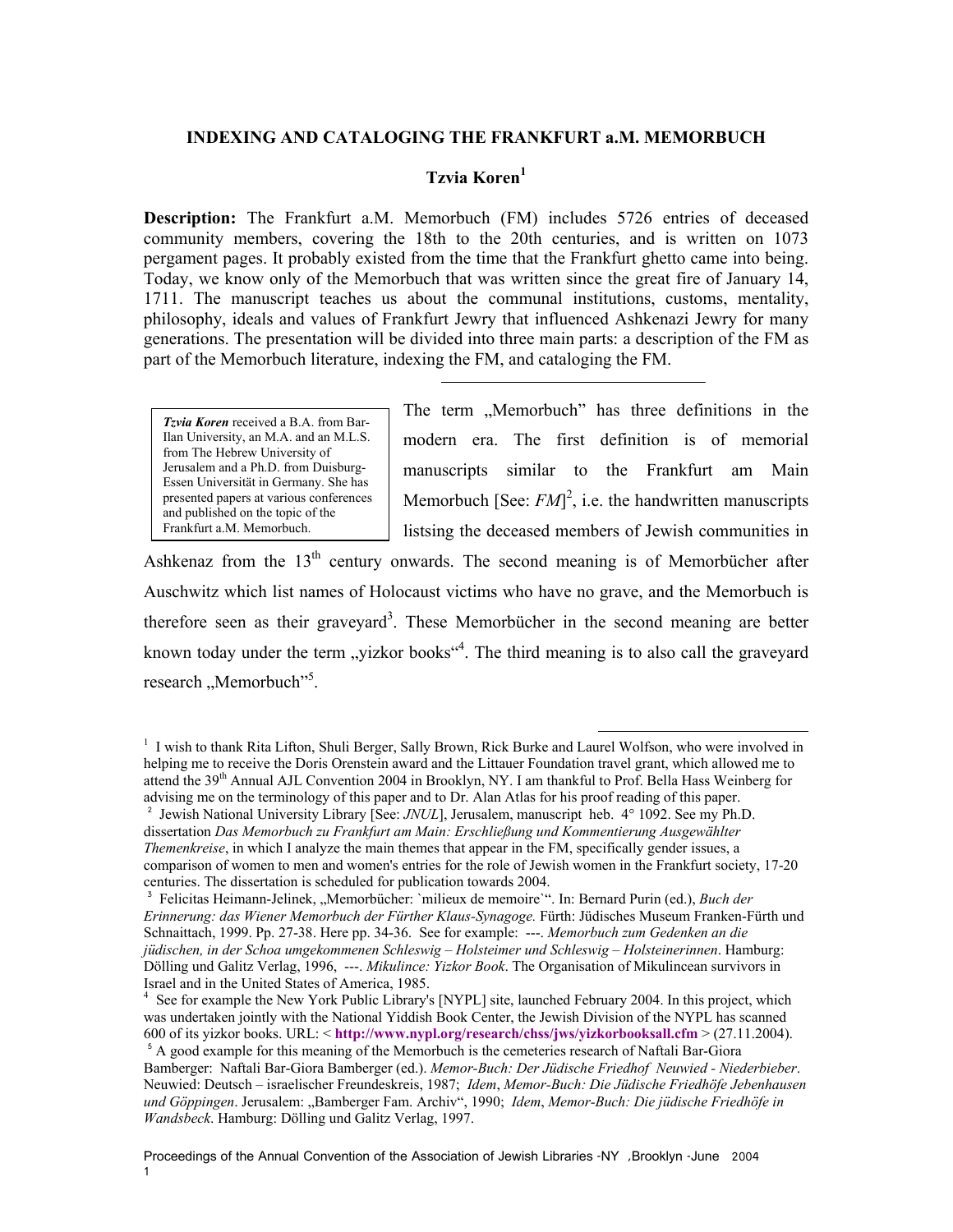This paper attempts to catalogue and index the FM in such a method that will facilitate the research of the Memorbuch in general. The paper will be divided into three main parts: a description of the FM as part of the Memorbuch literature, cataloging the FM, and indexing the FM.

The FM, as mentioned before, belongs to the first category of the Memorbuch<sup>6</sup>, namely to Memorbücher, which are handwritten manuscripts, typical of German Jewry, that include lists of deceased community members from the  $13<sup>th</sup>$  century onwards. These Memorbücher usually comprise the following three main sections:

- (1) Memorial Prayers: These were traditionally spoken by the cantor at the  $\alpha$ -al-memor" stage in the synagogue. Examples are: *Yizkor*, *Av ha-Rachamim*, *Yiqom Purqan* and different versions of *Mi she-Berakh* prayer. Other prayers included in this section are *Lekhah Dodi*, special prayers for sicks, several prayers for special cases, rules for *shofar*  blower and for the reading of the *Megillat Esther,* and bans against various members of the community.
- (2) Private Memorial Prayers: This part includes lists of late prominent members of the local Jewish community and/or of Jewry in general. It mentions only names of rabbis and scholars, who were active in Ashkenaz. The names listed in this section were usually read

 $\overline{a}$ 

<sup>&</sup>lt;sup>6</sup> See also the following bibliography, which attempts to define the different meanings of the term "Memorbuch": Michlean J. Amir [Internet, 2003], "From Memorials to Invaluable Historical Documentation: Using Yizkor Books as resources for Studying a Vanished World". In: *Proceedings of the 36th Annual Convention of the Association of Jewish Libraries* (La Jolla, CA – June 24-27, 2001). URL: < **<http://www.jewishlibraries.org>** > (10.07.2003); Michael Brocke, Aubrey Pomerance [Internet, 2003]. "Gedenken-Gedächtnis-Gemeinschaft – Das Memorbuch der jüdischen Gemeinde zu Bonn". URL : **< [http://www.uni-duisburg.de/THP/tag\\_der\\_forschung/forum\\_forschung\\_98/fofo65.html](http://www.uni-duisburg.de/THP/tag_der_forschung/forum_forschung_98/fofo65.html) >** (10.07.2003); Aubrey Pomerance, "`Bekannt in den Toren` : Name und Nachruf in Memorbüchern". In : Sabine Hödl, Eleonore Lappin (eds.), *Erinnerung als Gegenwart Jüdische Gedenkkulturen*. Berlin-Wien: Philo, 2000. Pp. 33- 53; *Idem*, *Das "Memorbuch": Untersuchungen zu Geschichte und Struktur* (M.A. Thesis). Berlin, 1994; *Idem*, "Geteiltes Gedenken: Die Mainzer memorbücher des 19./20. Jahrhunderts". In: Michael Brocke, Aubrey Pomerance, Andrea Schatz (eds.), *Neuer Anbruch: Zur deutsch-jüdischen Geschichte und Kultur* (= minima judaica, Bd. 1). Berlin: Metropol, 2001. Pp. 205-220; Sigmund Salfeld, *Martyrologium des Nürnberger Memorbuches*. Berlin, 1898; Marlene Schiffman, "Cataloging Archival Materials for the History of the Jews in Europe: The Louis Lewin Collection at Yeshiva University". In: *Proceedings of the 36th Annual Convention of the Association of Jewish Libraries* (La Jolla, CA – June 24-27, 2001). URL: < **<http://www.jewishlibraries.org>** > (10.07.2003); Magnus Weinberg, "Das Memorbuch". In: Bernhard Purin (ed.), *Buch der Erinnerung: Das Wiener Memorbuch der Fürther Klaus-Synagoge*. Fürth: Jüdisches Museum Franken, 1999. Pp. 9-26; ---. "Memorbuch". In: *Encyclopaedia Judaica*, VI. II. Jerusalem: Keter, 1971. Pp. 1299-1301; ---. "Memorbuch". In: *Jüdisches Lexikon*, VI. IV/1. Berlin, Jüdischer Verlag. Pp. 82-83; ---. "Memorbukh". In: R.J. Zwi Werblowsky, Geoffrey Wigdor (eds.), *The Oxford Dictionary of the Jewish Religion*. P. 453.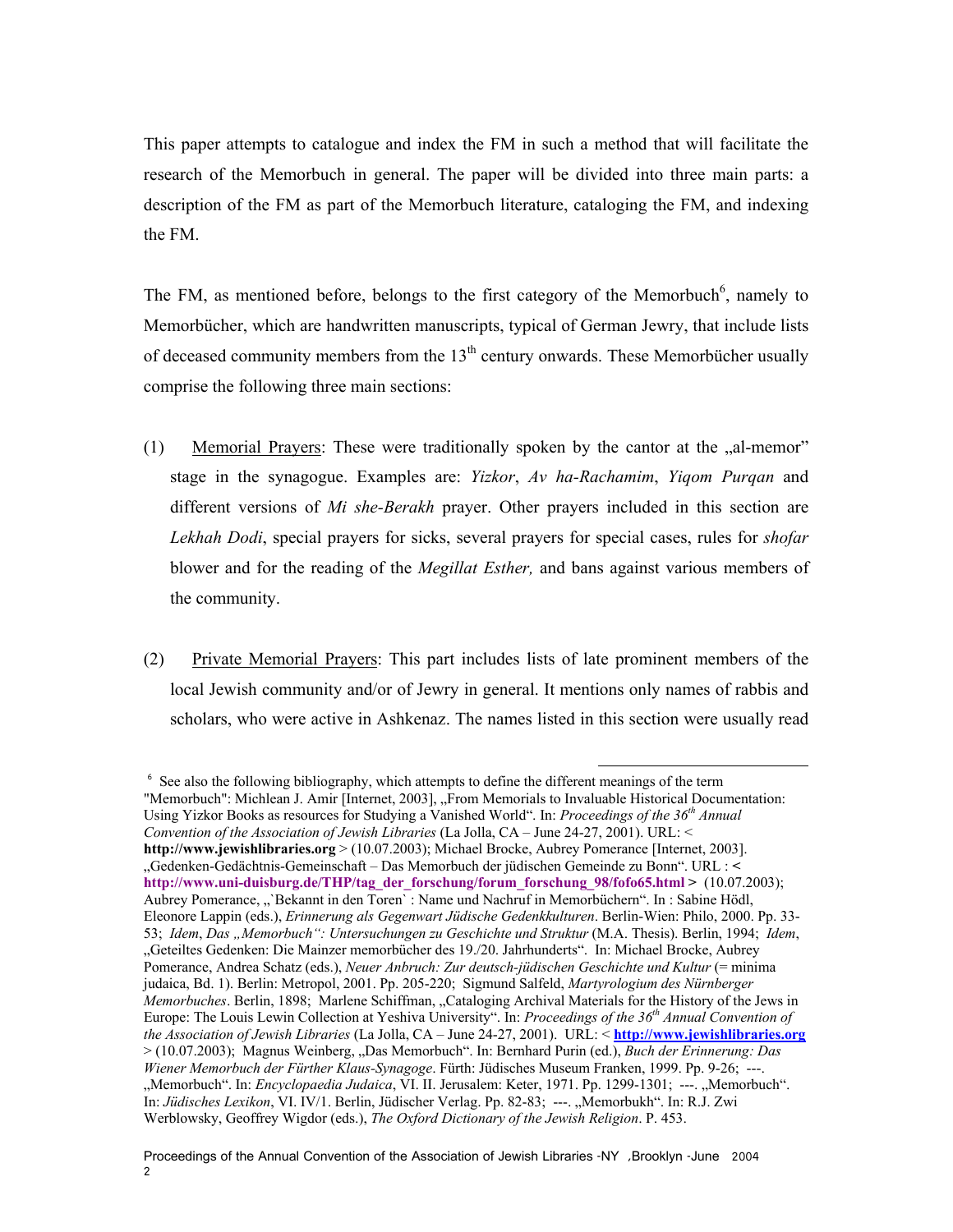aloud twice a year, on the Sabbath before *Shavuot* feast, when the massacre of the First Crusade against the Jews occurred in 1096, and on the Sabbath before the Ninth of Av, the fast commemorating the national disaster of the two destructions of Jerusalem – by the Babylonians in 586 BP and the Romans in 70 CE.

(3) Local Memorial Prayers: This section mentions the names of martyrs and the locations where they were murdered. It mentions the three major persecutions against the Jews: the First Crusade (1096), the Rindfleisch libel (1298) and the Black Death pogroms (1348- 49). MaHaRIL (Jacob ben Moshe ha-Levi Mölln, 1360 Mainz – 1427 Worms), who composed the Ashkenazi *Minhag*, made the reading of the whole third part compulsory for the Ashkenazi communities on the Rhein. Other communities had to read only the lists of places.

Several Memorbücher also contain a title page, which resembles a colophon and includes a description of the community that used the Memorbuch and contained additional details about the author(s) and writing date.

Examining the existing Memorbücher literature shows that LCSH and MARC cover all the above existing meanings of Memorbücher. One finds under LCSH and MARC in general the following cataloging options:

Germany - Medieval Germany - Early modern

Jews -- Germany -- Frankfurt am Main

Beside, the three above meanings of Memorbücher are recorded in LCSH and MARC as following:

(1) Jews -- Germany -- History -- Sources

Jews - History - Germany - Frankfurt am Main

(2) Holocaust, Jewish (1939 – 1945) -- Registers of dead -- Germany -- Frankfurt a.M.

Lists – Victims, Jewish – Germany

(3) Jews – Epitaphs, Mazevot

Jews - History - Germany - Frankfurt am Main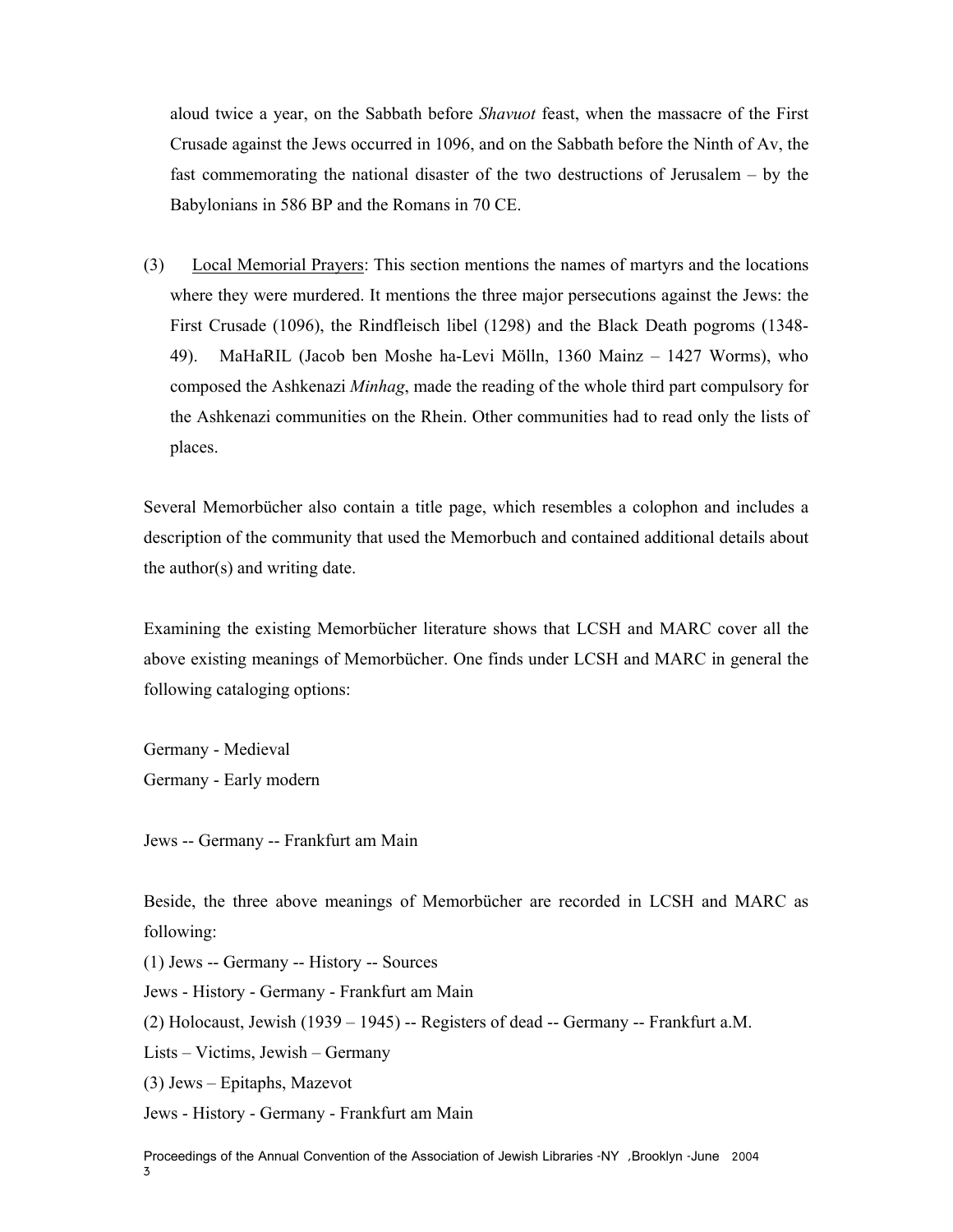# **The Frankfurt am Main Memorbuch**

The FM is one of the most important Jewish masterpieces, created by one of the largest and most magnificent Jewish communities in Germany and the only one that maintained its existence from the Medieval period onwards. It is a significant meeting-point between the Frankfurt Jewry and the German culture and it contains a vast perspective of the Frankfurt Jewish community with a huge importance to researchers in different fields<sup>7</sup>.

The FM chronicalled the Frankfurt a.M. Jewry since the Middle Ages: The first FM was lost in 1614 during the Fettmilch resistance. The second FM was burned during the great fire at the Frankfurt Ghetto (Jewish Lane, Jüdische Gasse) on 14 January,  $1711<sup>8</sup>$ . The belief was that this fire was a punishment, since its source was the house of R. Naphtali ha-Kohen KaZ (1645 – 1719), theoretician and poet, a central figure who served as rabbi of Posen and of Frankfurt am Main, who supposedly dealt with practical mysticism<sup>9</sup>. This FM was probably destroyed in the fire. The restoration of the Jewish Ghetto included the restoration of the communal Memorbuch<sup>10</sup>, but since the lists of the burial society were also burnt, they trace back only to the  $17<sup>th</sup>$  century, but no earlier. This FM extends to 1907.

Shortly before Kristalnacht / crystal night (9 November, 1938), the director of the Jewish archive in Frankfurt a.M. received an anonymous telephone call. He was informed that the Nazis planned to order him to send all the archive's documents to Berlin, in order to assist them in their Jewish race researches. The director tried to save what documents he could, but the FM vanished. It was assumed that it was burnt together with other Jewish documents the Nazis destroyed in Berlin at the end of World War 2. However, a 688-page copy was kept by

 $\overline{a}$ 

<sup>&</sup>lt;sup>7</sup> Cecil Roth, "The Frankfurt Memorbuch". In : *In Commemoration of the Frankfurt Jewish Community: On the Occasion of the Acquisition of the Frankfurt Memorbuch*. Jerusalem: The Jewish National and University Library, 1965. Pp. 9-16.

<sup>&</sup>lt;sup>8</sup> See also: Isidor Kracauer, *Geschichte der Juden in Frankfurt a.M.* (1150 – 1824), vl. II. Frankfurt am Main: Waldemar Kramer, 1966. Pp. 121-189;

אברהם יערי, "ללהב יצאה". בתוך: *מחקרי ספר: פרקים בתולדות הספר העברי*. ירושלים: מוסד הרב קוק, תשי"ח. 9 <sup>ע</sup>' .61-55 On R. Naphtali see also: Avriel Bar-Levav, "Rabbi Aaron Berechia of Modena and Rabbi Naphtali ha-Kohen

Katz: Founding Writers of the Jewish literature for the Sick and the Dying". In: *Asufot* 9 (1995) 189-197 (Hebrew); *Idem*, "Ritualization of Death and Life: The Ethical Will of Rabbi Naphtali Ha-Kohen Katz". In: Lawrence Fine (ed.), *Judaism in Practice*. Princeton 2001. Pp. 155-167; *Idem*, "Ritualisation of Jewish Life and Death in the Early Modern Period". In: *Leo Baeck Institution Year Book* 47 (2002) 69-82. Here: Pp.75-76. <sup>10</sup> The assumption is, that such a big and important Jewish Ashkenazi community had to create also its Memorbuch, but there is no solid evidence for that, since everything was burnt during the fire.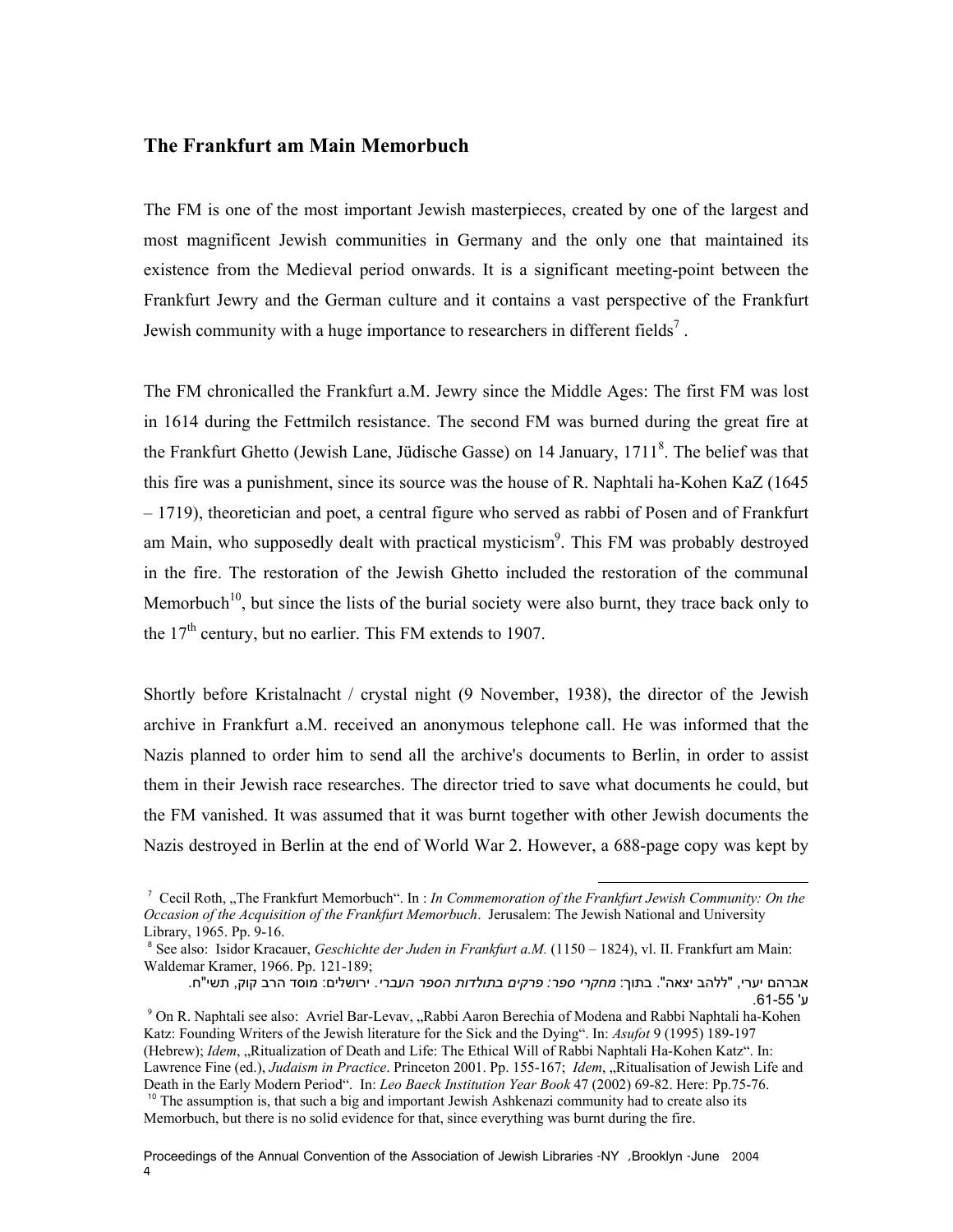Dr. Shlomo Ettlinger (1889 – 1964), descendant and genealogist of Frankfurt<sup>11</sup>. In 1963, the FM was donated anonymously to the JNUL in honor of the Rothschild family, which originated in Frankfurt.

The FM is a huge manuscript of impressive dimensions: Height - 38 cm.; width - 29 cm.; thickness - 18 cm.; weight - 14 kg., 1073 vellum pages, black leather binding<sup>12</sup>; approximately  $6.000^{13}$  names from the 17<sup>th</sup>-20<sup>th</sup> centuries<sup>14</sup>; and mostly written in Hebrew with a few words in Yiddish. The first entry of the FM is dedicated to Mrs. Troni SeGaL, who passed away on  $8<sup>th</sup>$  Kislev 1629 (P. 8). The last entry is dedicated to Baron Wilhelm von Rothschild, who passed away on  $5<sup>th</sup>$  Shvat 1901 (P. 1073).

A typical entry in the FM includes the following components<sup>15</sup>:

"Yizkor" (memorial word); "God"; "", the soul of"; adj. and/or occupation of the individual; sacred/formal name [השם של קודש]. Women: private name + daughter of....; Men: private + family name, "with the soul of Avraham, Yitzchak and Jaacov, Sarah, Rivka, Rachel and Lea"; sentences that praise/describe the individual; payment of (21) Gulden; "May his/her soul be bound up in the bond of everlasting life, Amen/Amen Selah"; day,month,year (by the abbreviated era) of death; nickname/informal name [שם של חול] (in the case of women: wife/widow of….); and the house name of the person in the Frankfurt Ghetto.

The process of the Memorbuch research includes three main parts. The first phase is decoding the entries of the manuscript, which are often not easy for fluent reading. The entries were written by several community members throughout the years, and the ink faded in certain entries as the years passed and inside the entries punctuations seldom appear and therefore do not allow separating sentences from each other.

The second phase is the digitization of the Memorbuch, namely the computerization of data.

 $\overline{a}$ 

 $11$  Ettlinger, FM/127 (X).

<sup>&</sup>lt;sup>12</sup> The FM was bound in black leather relatively late, around 1900. The reason was that names were continuously being added, and it could be bound only upon it was no longer in use. The present cover of the FM includes in a David Star the title: "Commemorative Book for the New Synagogue Here Holy Community  $F$ rankfurt am Main" ("ספר הזכרונות לבית הכנסת החדש פה ק"ק פפד"ם").

<sup>&</sup>lt;sup>13</sup> I counted a total of 5,726 entries for deceased members in the community in the FM.

<sup>&</sup>lt;sup>14</sup> ~10-~15 centuries: P. 8 (Ashkenaz scholars),  $17^{th}$  century: 1629-1700 (87 pages),  $18^{th}$  century: 1700-1800 (667 pages),  $19^{th}$  century: 1800-1900 (308 pages), a void page (p. 1072),  $20^{th}$  century: P. 1073.

<sup>&</sup>lt;sup>15</sup> Not all the components appear in every entry and not always in the above order.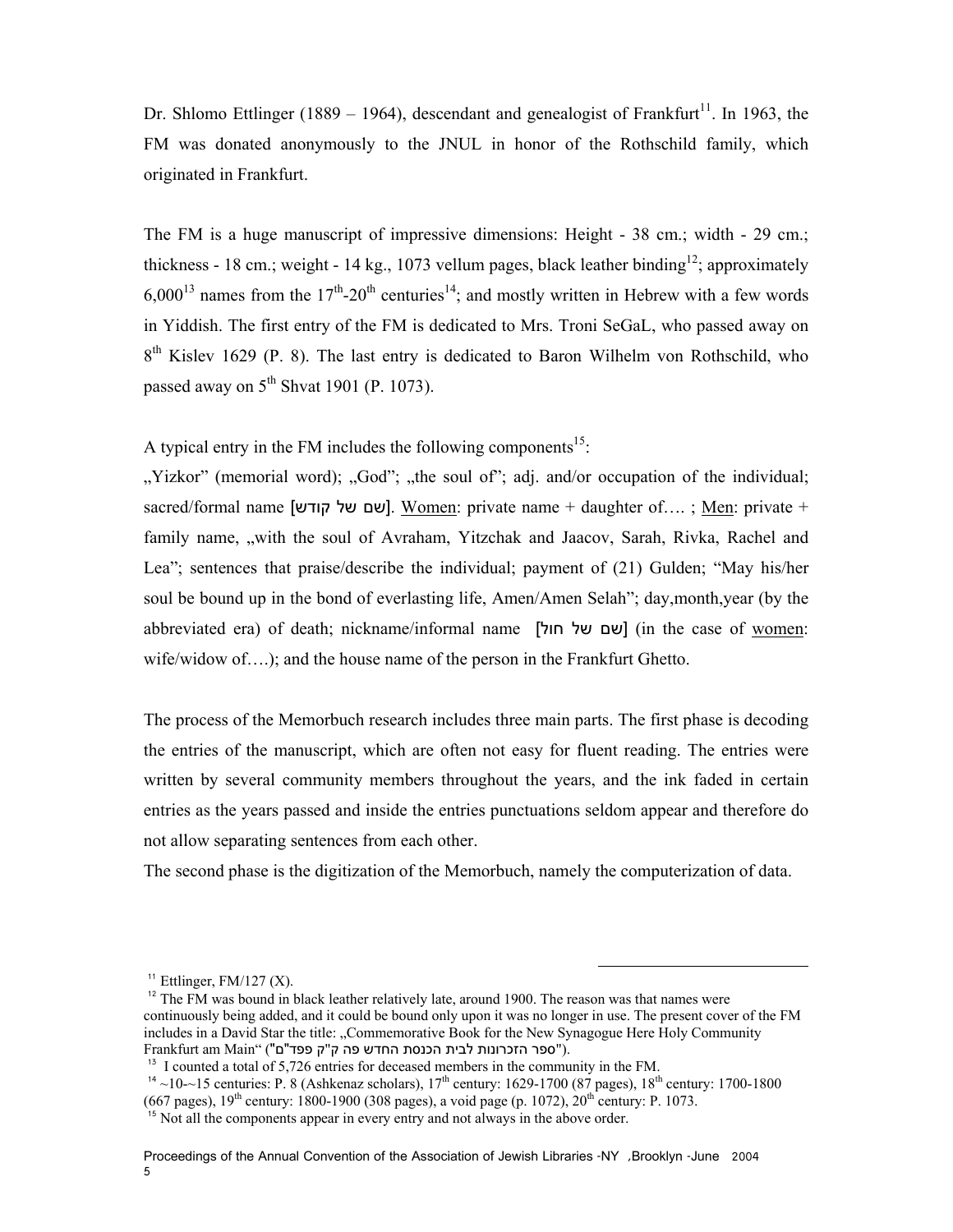The first two phases are pure librarian, they cost a lot of time, need a lot of patience and precision. Although they are for the most part technical, they constitute the research and its fundamentals. The represent the individual cases and analyze the statistics of the Memorbuch. The last phase is therefore the analysis and summary of the data that the Memorbuch presents based on indexing the Memorbuch comparing to the existing research of the Ashkenazi Jewry.

## **Indexing the FM**

An essential element of an index entry is a locator, often a page number.

Indexing a Memorbuch involves two kinds of indexing, namely derivative and assignment indexing.

Derivative indexing is based on looking through the manuscript. It includes notar index, the date index, name index and house index.

The page numbering of the FM was done by JNUL. The FM it includes 1073 pages with one blank page before page no. 1073, which was put there probably in order to complete the manuscript in a nice way. The page list records all the pages of the manuscript in ascending order from page no. onwards. All the proofs that the research brings and all other indexes are based on the page list, which is therefore central to the whole research.

The date index can list either the full date of death, as it is given in the Memorbuch, namely the Hebrew day, month and year of death, or the Hebrew year of death and its parallel Giregorian year<sup>16</sup>.

The name index lists all the first and last names of the male and female community members who passed away. Each entry includes the holy/religious name (*shem shel qodesh*) and the secular name (*shem shel chol*). The holy/religious name is the formal name, that the deceased person was given. This formal name appears usually in the beginning of each entry, contrary to the secular name, which appears in the end of each entry, a name with which the Jew was known in the community and in daily life. The male names relate usually to their fathers names and the female names relate to the names of their fathers and husbands<sup>17</sup>.

<sup>&</sup>lt;sup>16</sup> See supplement A (Todesfaelle), in which I give a sample from the statistics in my doctoral dissertation of the death cases in FM. In this statistics I combine the page list with the date index and bring the number of death cases, which relate to men and women, together with the ones, which I could not identify in every page. <sup>17</sup> See supplement B (Men\_Names), C (Women\_Names) and D (chronological-subjective supplement of the dead in FM) from my doctoral dissertation.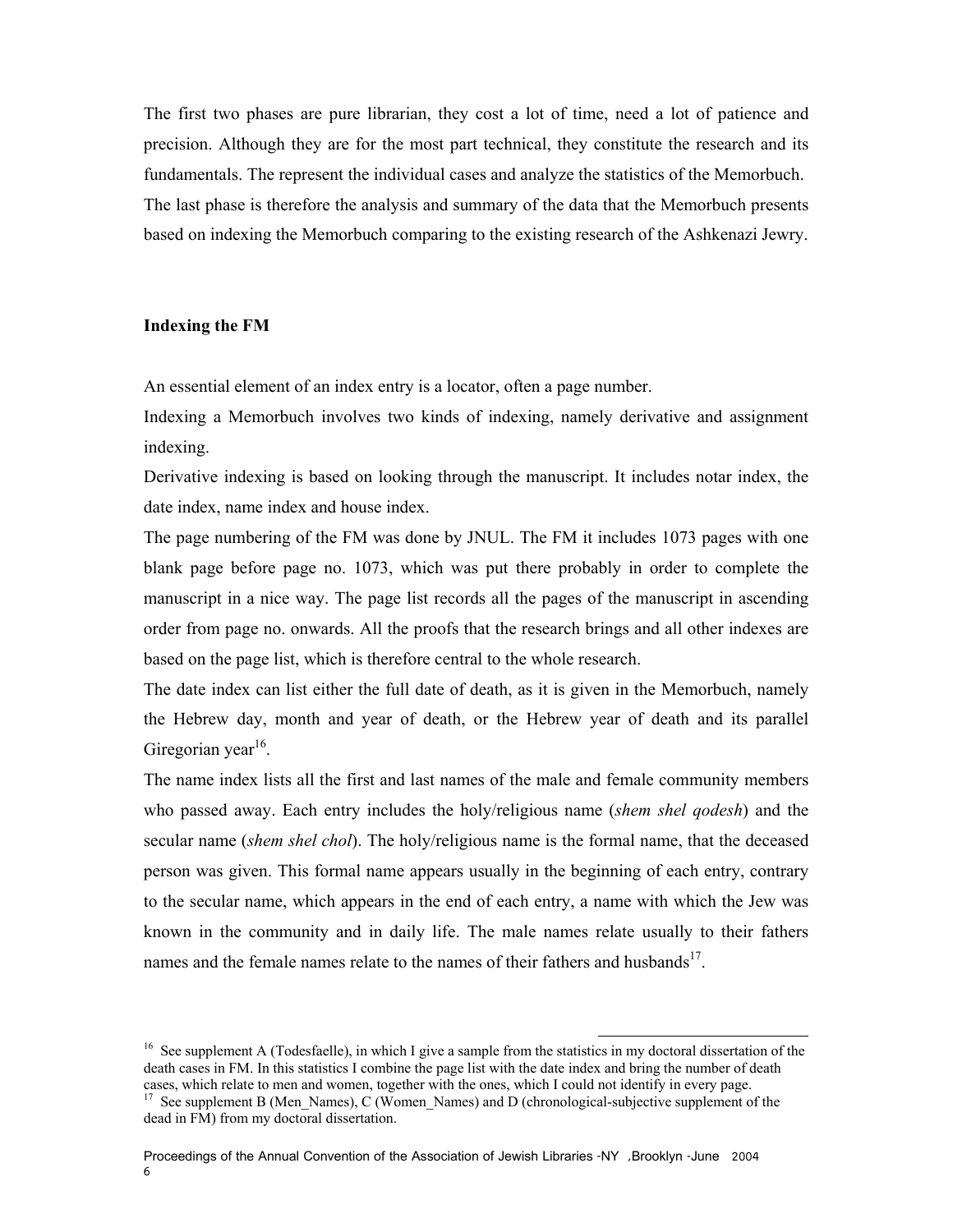The house index has a special importance in Frankfurt, since houses were attached in many cases to family names in the Frankfurt Ghetto, and also to origins and occupations of Jews<sup>18</sup>.

The assignment / concept indexing of a Memorbuch is based on a thorough reading of the manuscript. It provides the outline for the research. From it emerge the main chapters for analysis, as represented in the Memorbuch, those that should be compared with the existing research of Ashkenazi Jewry.

In the case of the FM, the research focused on gender problems, mostly from the female side, which had never before been researched<sup>19</sup>. The indexes of the FM lead to the following chapters for analysis:

Princips of Payment: Heirs, husband, wife, father-in-law, son(s), daughter(s), children, orphans, relatives, testament, estate.

Ideals and Values of Men and Women: *Torah* and education, piety and prayer, benevolence, commerce, hospitality, *kabbalah*, *mitzvot*. Juristic Problems: Widow (, *Qatlanit*), divorced (, *Moredet*). Pious Women: *Chassidah*, ascetic.

Woman in the Family: Daughter, married woman, woman in confinement, mother, grandmother.

Woman in Society: Relationships woman – poor / wealthy / orphans / scholars.

Ideal Values of Women: Modest, decent, wise, well-known, housewife, virtuous, a crown to her husband, pleasant, good.

Female Jobs: Midwife, Therapist, inspector, courtier, dressmaker, weaver, interceder, mourner, servant.

<sup>&</sup>lt;sup>18</sup> See supplement E (Women Houses), in which I give the names of houses in the Frankfurt Ghetto, as given in the female entries of the FM, pp. 8-114.

 $19$  My doctoral research on the Memorbuch was supported between October 1999 to December 2003 by DAAD (Deutscher Akademischer Austauchdienst).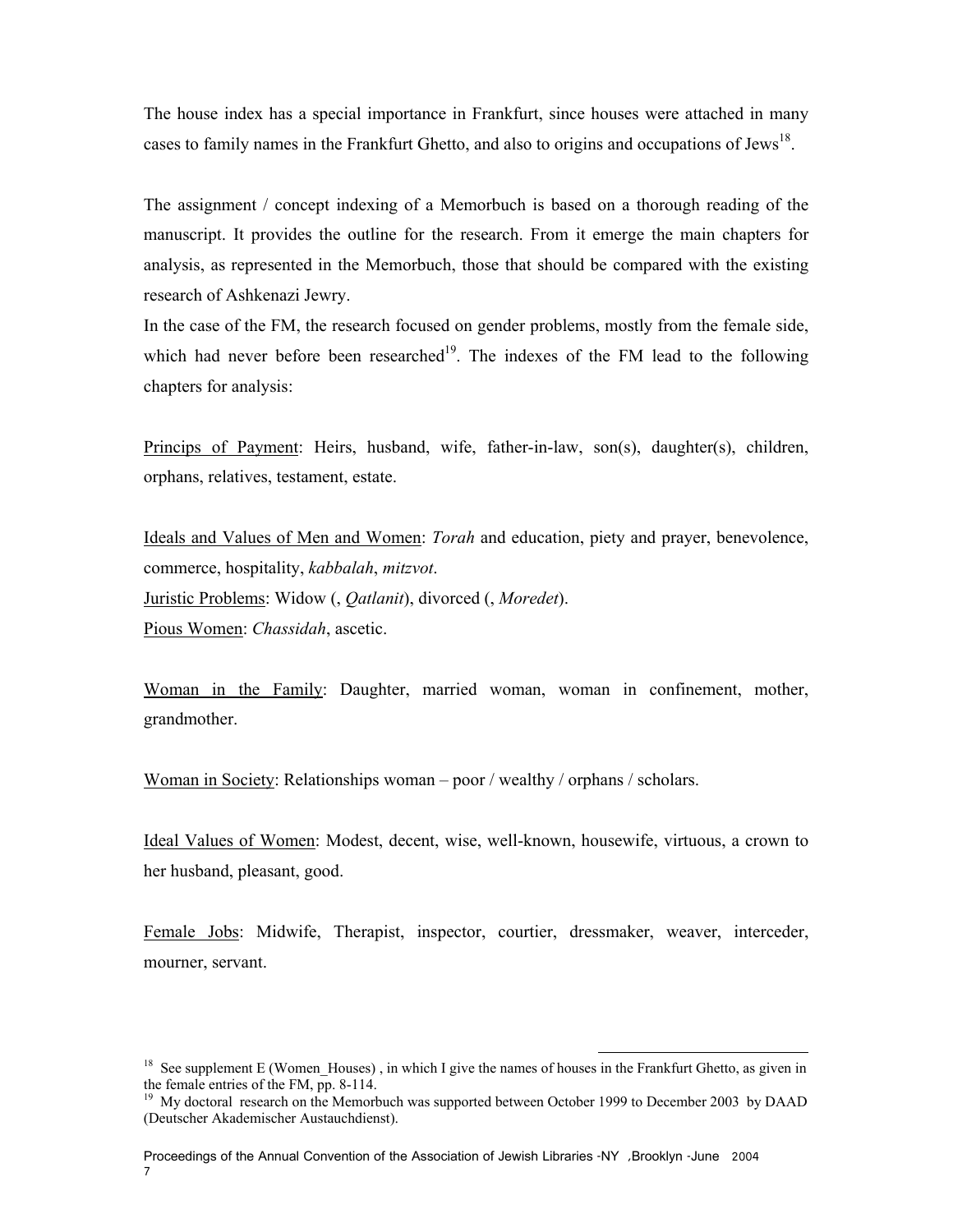Male Jobs: Communal jobs inside / outside the synagogue: money affairs, *Torah* and education affairs, ritual affairs, aid affairs, juristic affairs; Service givers; Liberal professions.

Communal Institutes: Synagogue, house of study, school, *yeshivah*, court of law, *mikveh*, *chevrah qaddisha*, study societies, social-aid societies, cemetery.

Age (Conceptions): Youth, old age.

Treatment towards Illness: Illness = pains, blindness; Reason, duration; Struggling: piety, good deeds, hiding.

Special requests vs. death: Burial affairs, payment affairs, special testaments.

Last respect: Mourning, *smikhah*.

The installation of all the components, namely sentences of entries, which compose the different above chapters sequentially, allows to compare the standard with the private cases<sup>20</sup>. The standard are the sentences, which are repeated with the same ideas. They represent the common behaviour in a specific society. However, the exceptional cases reflect the individual, and how he or she adapted, or did not adapt himself/herself to the standard of this society.

### **Conclusion**

The thorough analysis of the various indexes raises with it general gender questions for debate in the field of social history. It emphasizes the need to research further the connections between eulogy and reality, daily life and memoria, the individual and the community. Finally, it also emphasizes how important is the librarian's work to the research of history, geneaology, onomastic and codicology. It strengthens the need to have a cooperation between librarians and historians in order to make the Mamorbuch meaningful in all its facets.

*For more info*: Tzvia Koren, POB 1068, 53111 Givataim, Israel; Email: tzviak@hotmail.com

<sup>&</sup>lt;sup>20</sup> See supplement F, in which I give a sample of the part from my FM database that relates to women, who are mentioned in the FM in connection with trade.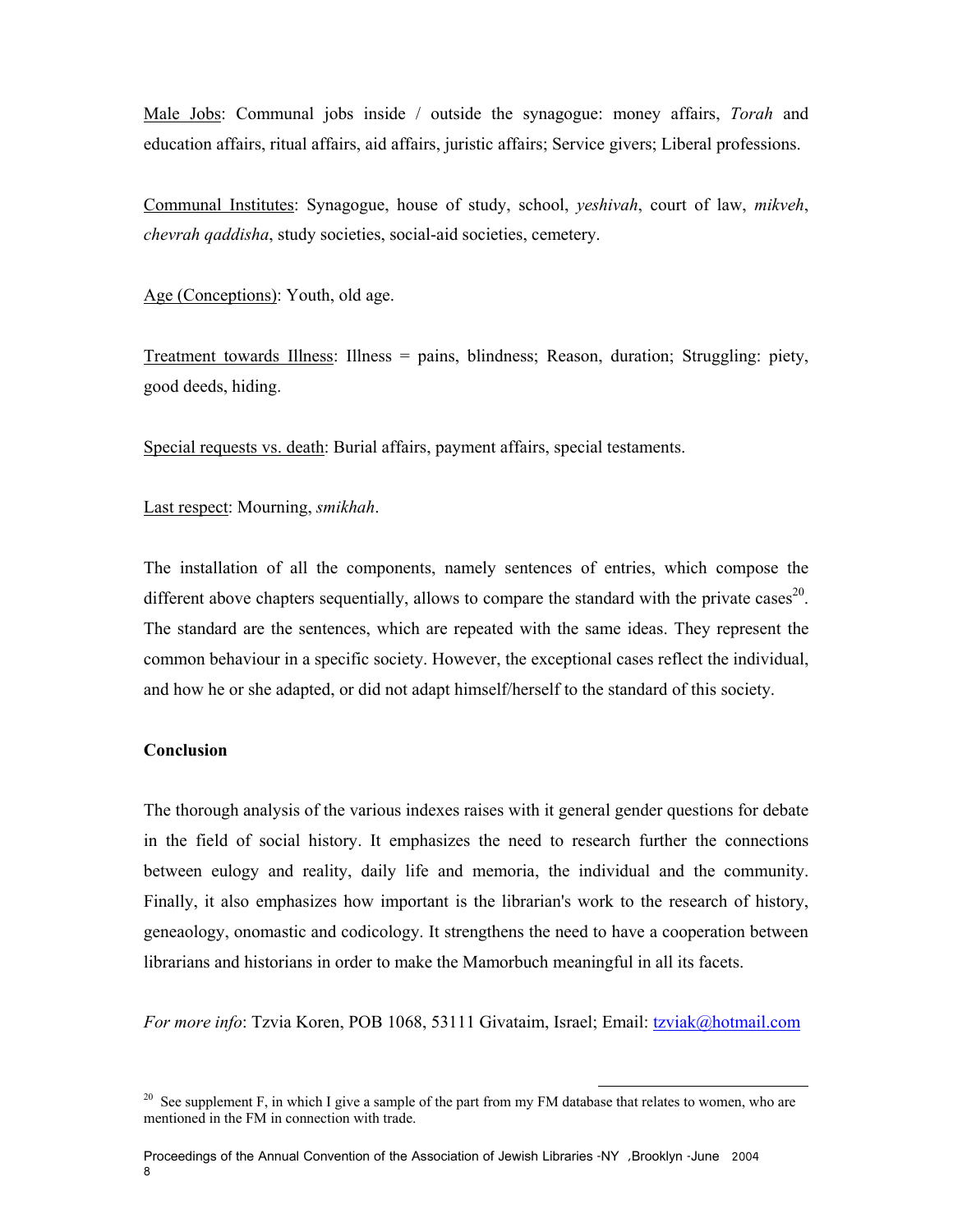# גברים – שמות

- עמוד שם של קודש שם של חול
- 380 כ' קלמן בן כ' יוזלי זיכל ז"ל ליזר בן [התורני המנוח] המופלא כמהור"ר טעבלי שיף כ"ץ זצ"ל – הר"ר ליזר שיף כ"ץ זצ"ל נפתלי הירץ בהמנוח כהר"ר ישראל שווארץ?
	- 381 משה בה"ה התורני כ"ה שמעון סופר ה"ה כ"ה משה סופר
- 382 ליזר בהר"ר שמש וש"ץ דקהלתינו כהר"ר פייבלמן פלערשהיים ז"ל כהר"ר ליזר פלערשהיים
	- 383 קאשמן [מענץ] בהמנוח כ' ליב מענץ ז"ל כ' קאשמן מענץ אברם בהמנוח כ' משה יעסיל - ה"ה כ' אברם יעסיל כ"ץ מיכל בן הקצין המפורסם המנוח כ"ה משה האמיל סג"ל – כ' מיכל האמיל נתן בהמנוח כהר"ר מאיר אורשיל ז"ל – פ"ו כ' נתן אורשיל ז"ל
		- 384 איצק בן המנוח?
	- 385 יעקב בהמנוח פ"ו ושתדלין כ' אנשיל אוקס זצ"ל כהר"ר יעקב אוקס זצ"ל
		- 386 נחמן בהמנוח כ"ה אלר ז"ל מלעסלא כ"ה נחמן חזן ז"ל ליפמן בהמנוח ג"ץ משה שוסטר כ"ץ ז"ל – כ' ליפמן שוסטר כ"ץ איטנגין מנחם מאנס קן זצ"ל – כהר"ר מאנס קן בינגא זצ"ל
			- 387 אייזק בן הו"ה כ' אברהם דיסלסום כ' אייזק דיסלסום ז"ל אייזק בהמנוח כ' הירץ בינגא ז"ל – כ' אייזק בינגא משה בהמנוח פ"ו כ"ה הירץ רייז ז"ל – כ' משה בר"ה רייז
			- 388 יהודה זעלקלי בר אליעזר ליזר היידלבורג זעלקלי היידלבורג ז"ל
- 389 ליב בהמנוח כהר"ר אברם אוקס זצ"ל כהר"ר ליב אוקס ז"ל משה בן הקצין ושתדלין המפורסם כהר"ר ליב קן ז"ל – מוהר"ר משה בן הקצין הר"ר ליב קן ז"ל
	- 390 מיכל בן הקצין פ"ו כמר יוקל קאסיל סג"ל ז"ל מיכל קאסיל סג"ל ישראל בהמנוח כ' יוקב שטיבל ז"ל – ה"ה כ"ה ישראל שטיבל
	- 391 אהרן בהמנוח נאמן הקהלה כ"ה משה פולדא ז"ל כהר"ר אהרן פולדא טעבלי בהמנוח כ"ה ליזר שיף כ"ץ ז"ל – ה"ה כ' טעבלי שיף כ"ץ געטשליק בה"ה המנוח כהר"ר זלמן דיסלדארף ז"ל מהנובר – הו"ה כ"ה געטשליק הנובר
		- 392 מיכל בהמנוח ה"ה פ"ו כהר"ר אייזק קולפא ז"ל משה בן המנוח כ"ה אברהם יוקב בהמנוח פ"ו כהר"ר משה אופנהיי'[ם] ז"ל – ר' יוקב אופנהיי'[ם]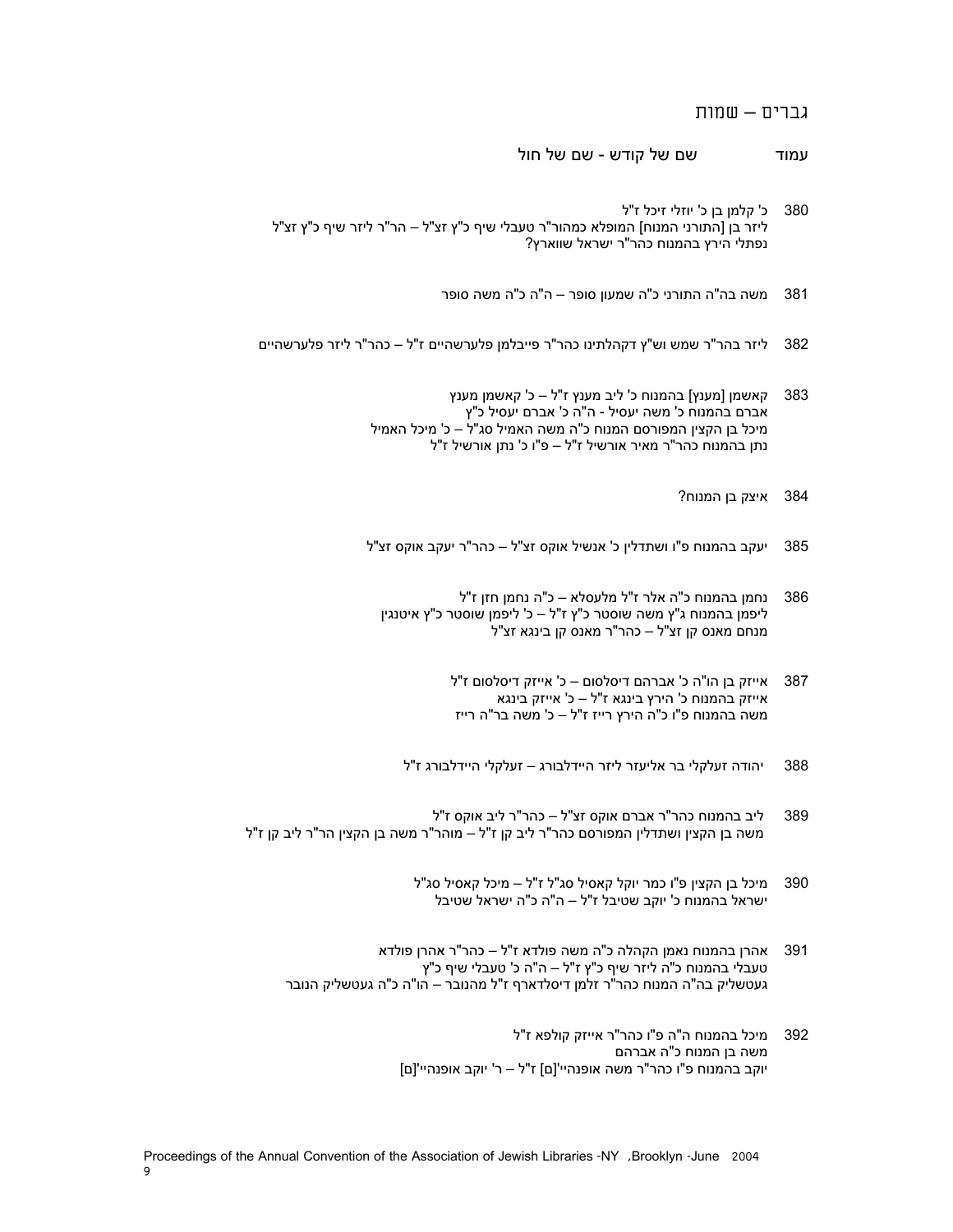- 393 ליב בהמנוח כ' משה ליב רייז אנשיל בהמנוח פ"ו כ' בענדיט קאסיל סגל ז"ל – ר' אנשיל קאסיל
- 394 מענדלין בהמנוח התורני מוהר"ר דוד גרינהוט זצ"ל הר"ר מענדלי גרינהוט אייזק בן ה"ה כ' ליב שלאס – כמר אייזק שלאס משה בהמנוח כמר פער שווארץ שילד זצ"ל – כמוהר"ר משה שווארץ שילד
	- 395 שמואל בהמנוח כ' ליב שווארץ שילד ז"ל כ' שמואל ש"ש ז"ל יעקב בהמנוח כ' ליב וואול ז"ל – כ' יעקב וואול
	- 396 הירץ זיכל בן המנוח כ' יוזלי ז"ל הירץ זיכל אברם בן המנוח כ"ה מענדלין שטערין ז"ל – מהור"ר אברם שטערין
	- 398 יעקב בן המנוח כמר זלמן ז"ל מנס[?] בהמנוח כ' לאזי אורשיל ז"ל מק"ק הענא – כ' מנס אורשיל
		- 399 דוד בן החבר רבי שמאל
	- <sup>401</sup>פייבש בן המנוח בה' מאיר אדלר <sup>כ</sup>"<sup>ץ</sup> <sup>ז</sup>"<sup>ל</sup> <sup>כ</sup>' פייס אדלר <sup>כ</sup>"<sup>ץ</sup> <sup>ז</sup>"<sup>ל</sup> יעקב בן המנוח כהר"ר הירץ רייס ז"ל – רבי יעקב רייס מאיר בן ר' שמואל מענך – כ' מאיר מענץ
		- 402 ברוך בן כ' אייזק ריסלסום ברוך ריסלסום
		- 403 הר"ר שמואל בן המופלא הר"ר אדלר כ"ץ רבי שמואל אדלר
	- 404 זיסקינד בהו"ה המנוח כהר"ר זנוויל שטערן ז"ל הר"ר זיסקינד שטערן דוד בהמנוח התורני מהור"ר סענדר [טרויב] זצ"ל – מהור"ר דוד טרויב
		- 405 ר' ליזר? זצ"ל אנשיל בהמנוח כ' זלמן מ[א]ז – כ' אנשיל מז
		- 406 שלמה בן המנוח פ"ו ושתדלין כמהור"ר נתן מז זצ"ל
		- 407 אנשיל בהמנוח התורני כ"ה משה ז"ל ה"ה אנשיל שלאס גבריאל בהמנוח כ' בער רינצקאפף זצ"ל – גבריאל רינץ קאפף
		- 408 משה אופנהיים משה אופנהיים זצ"ל שמואל ב"המנוח כמר משה שפאהיער כ"ץ ז"ל – שמואל שפאניור חנוך הענוך בהמנוח כ"ה וואלוך הענא סג"ל ז"ל – כ' הענוך הענא
		- 409 קלמן בהמנוח כ' זעליגמן בינג ז"ל קלמן בינגא משטוקרט קלמן ב'המנוח פ"ו כ' וואלף אופנהיים ז"ל – מהור"ר קלמן אופנהיים מהור"ר שמעון בן המנוח כ' ליזר אדלר כץ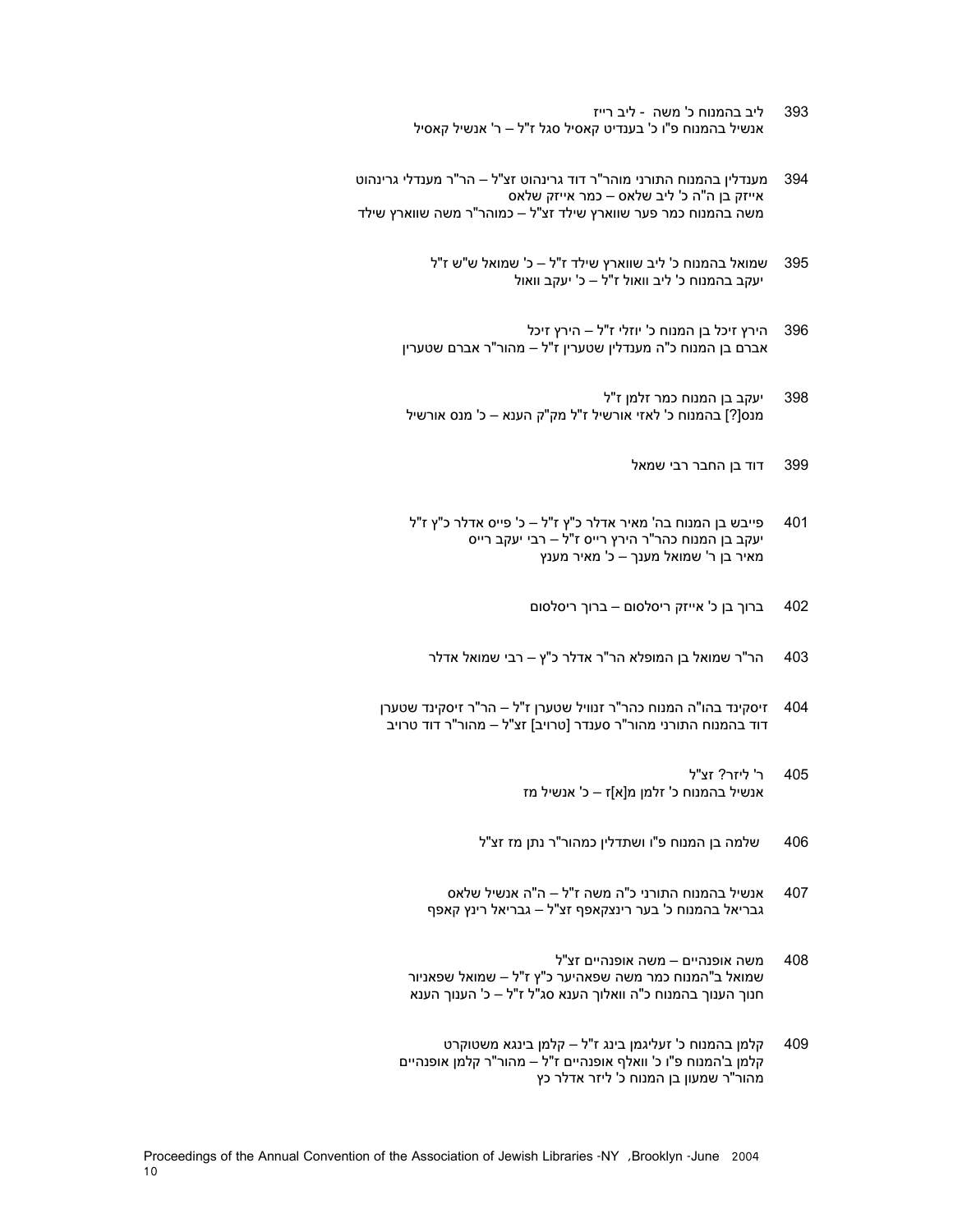- 410 ליזר בן המנוח כ' שמואל כ' ליזר
- 411 יוזל שפייאר זצ"ל ר' מיכל שפייאר הו"ה זילבר קרוין ליב בן המנוח כ' שמעון קאסיל סגל ז"ל – כ' ליב קאסיל
- 412 זעלקלי בהמנוח כ' זלמן שווארץ אדלר ז"ל כ' זעלקלי שווארץ אדליר [?]
	- 413 יוזמן בן המנוח כ' פייר ווילמיש [?] ליב בן שלמה גונץ – כ' ליב גונץ
	- 415 ליב בן היקר כמר יוזבל וועצלר ז"ל מוהר"ר שלמה זלמן במוהר"ר אברהם גייגר דיין זצ"ל
		- 416 משה בן כהר"ר איצק רויטשילד ר' משה פוסיק
- 417 מענדלי בן המנוח כ' פער ש"ש ז"ל מענדלי בן כמר פער שווארץ שילד ז"ל
	- [?] 419
	- 421 משה בן המנוח כמר הירץ בינגא ז"ל מאזוס בן פ"ו ה"ה כהר"ר פייבש ה"ה ז"ל – הזקן כ' מאזוס הירשהארן ברוך המכונה בענדט בן הישיש [כ'] מאיר שייאר
- 422 ליב בן הו"ה הרבני המופלג מוהר"ר איצק קן זצ"ל הר"ר ליב במוהר"ר איצק קן זצ"ל ליב בכ' משה רייס ז"ל – ליב בכ' משה רייס ז"ל
	- 423 יעקב יצחק מאיר בן המנוח כ' הירץ וועלש פ"ו כ"ה מאיר וועלש ז"ל
		- [?] 424
	- 425 נטע בן האלוף והקצין המפורס'[ם] המנוח כהר"ר משה נטע האמיל סג"ל
		- [?] 426 הירש בן המנוח התורני כ"ה שווארץ שילד – כ' הירש שווארץ שילד

עמוד שם של קודש - שם של חול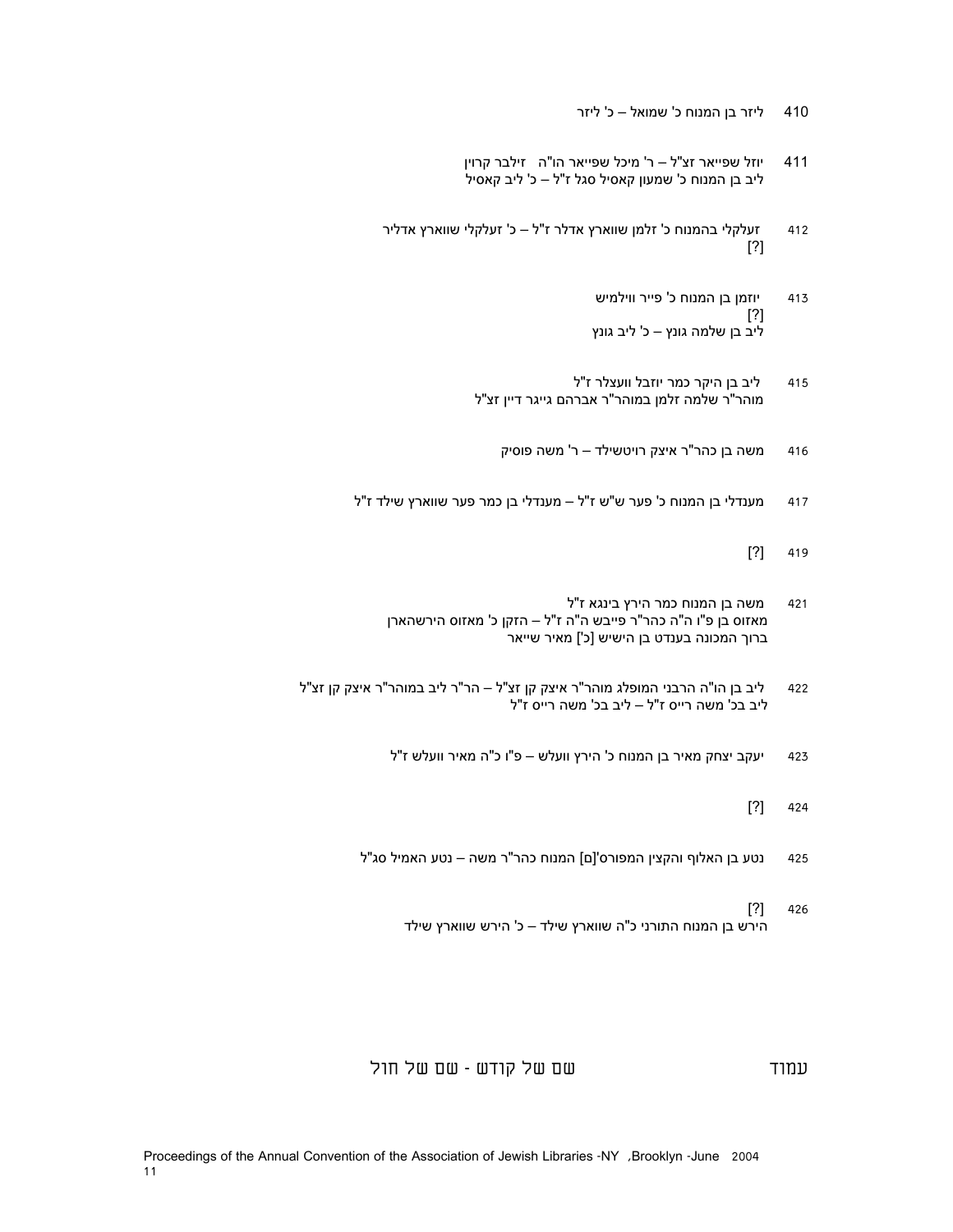- 380 י[ו]טלה בת המנוח כ' ליזר שלאץ כ"ץ י[ו]טלה אשת המנוח כ' אהרן בן ווינטמיל כ"ץ ז"ל
- 381 שרלה בת כ' גומפריכט [ז"ל פלעש] שרלה אשת אנשיל [שטרוס? שטרויז?] ברענדלה בת כ' ריסלסום – ברענדלי אשת כ' ברוך [בר' הו"ה כמר זוסמן] ריסלסום? דיסלסום? [צום העלבארד] ריזכה בת המנוח התורני הגאון מו"ה שמואל שאטין כ"ץ זצ"ל – ריזכ אלמנות כ"ה משה סופר הינדלה בת המנוח כ' זלמן בינגא ז"ל
	- 382 הענדל בת ה"ה האלוף הקצין הגבור המפורסים כהר"ר איצק [ארנשטיין] הענדל אשת ה"ה האלוף והק' המפורסם ג"ה כהר"ר משה שייאר סג"ל יצ"ו פרומט בת כהר"ר זעליגמן צונץ
		- 383 הנכסן בת כ' סענדר פולדא ז"ל הנכסן א' כ' אהרן כץ ז"ל
- 384 שפרינצכה בת המנוח כ"ה משה לאטיר ז"ל שפרינצכן א' כ"ה איצק ווירמש ז"ל שרלה בת המנוח כ' שלמה שוך ז"ל – שרלה אלמנות כ' [הירץ? הירש?] בה"ה [כ' ליב] פלערשהיים? פלערשום?

ז"ל

 רייצכין בת המנוח כ' ליזר ניואגס ז"ל – רייצכן א' כ"ה הירץ בהמנוח כ"ה מיכל שייאר ז"ל שינלה בת המנוח כ' אהרן ווינטמיר כ"ץ ז"ל – שינלה אשת כהר"ר הירץ ריינגאנום ז"ל שפרינצכן בת המנוח כ' אנשיל [ר"ק] ז"ל – שפרינצכי אשת כ' איצק [בר"י פולדא ז"ל]

- 385 הנלה בת היקר המנוח כ' גומפריכט פלעש ז"ל הנלה אשת הר"ר מאיר גנז נר"ו סארל בת האלוף והקצין המפורס' כ"ה נתן אופנהיי' מווינא – סארל אשת כ"ה משה האמיל סג"ל יצ"ו
	- 386 יוטה בת כ"ה אברה זצ"ל יוטה אלמנות כ"ה נחמן חזן ז"ל הינדלה בת שמעון אופנהיים ז"ל – הינדלה אשת הר"ר נחום נעם [רינטצקאפא? רינספוס?] היצל בת ה"ה כהר"ר יאקב קליף ז"ל – היצל אשת ה"ה כ' ליב בפ"ו כהר"ר איצק האמיל סג"ל ז"ל
		- 387 מרים בת כמר ליב פולדא ז"ל מרים אשת הדיין המופלא כהר"ר נתן פולדא נרו יאיר חיילה בת כ' אהרן נייאגס ז"ל – חיילה א' כ' אייזק בינגא הענדלין בת כ' איצק יכסיל כץ ז"ל – הענדלי אלמנות כ' משה בכ"ה רייז ז"ל
- 388 [פעסלה? פערלה?] בת התורני המנוח כהר"ר יאקב שפייאר ז"ל [פעסלה? פערלה?] אשת כ"ה יוקב בינג[א] סג"ל רבקה בת כמר מיכל קולפא ז"ל – רבקה אשת כמר פער גנז ז"ל
	- 390 מאטה בת הרופא מומחה כ"ה יודאמן זצ"ל מאטה אשת כ' יוזבל בן המנוח כמר זנוויל אופנהיים מערלה בת כ"ה וויזלמש? פאלק כץ – מערלה אשת כ"ה ישראל שטיגל שרלה בת מהור"ר זוסמן אליעזר שמש ז"ל – שרלה אשת כ'? בת הדיין מהור"ר זוסמן
- 391 רייצכה בת המנוח כהר"ר יודא פולדא ז"ל רייצכה אשת ה"ה כ' הירץ בן המנוח כ"ה איצק פולדא ז"ל טעלצכה בת המנוח כ' ליב לאטיר ז"ל – טעלצכי אשת ה"ה כ"ה זעל[י]גמן צונץ
	- [?] 392 הענדלין בת המנוח כ'? ז"ל
	- 393 רייכלה בת המנוח ר' פייבש שפאניק כ"ץ ז"ל רייכלה א' המנוח כ' ליב כ"ש?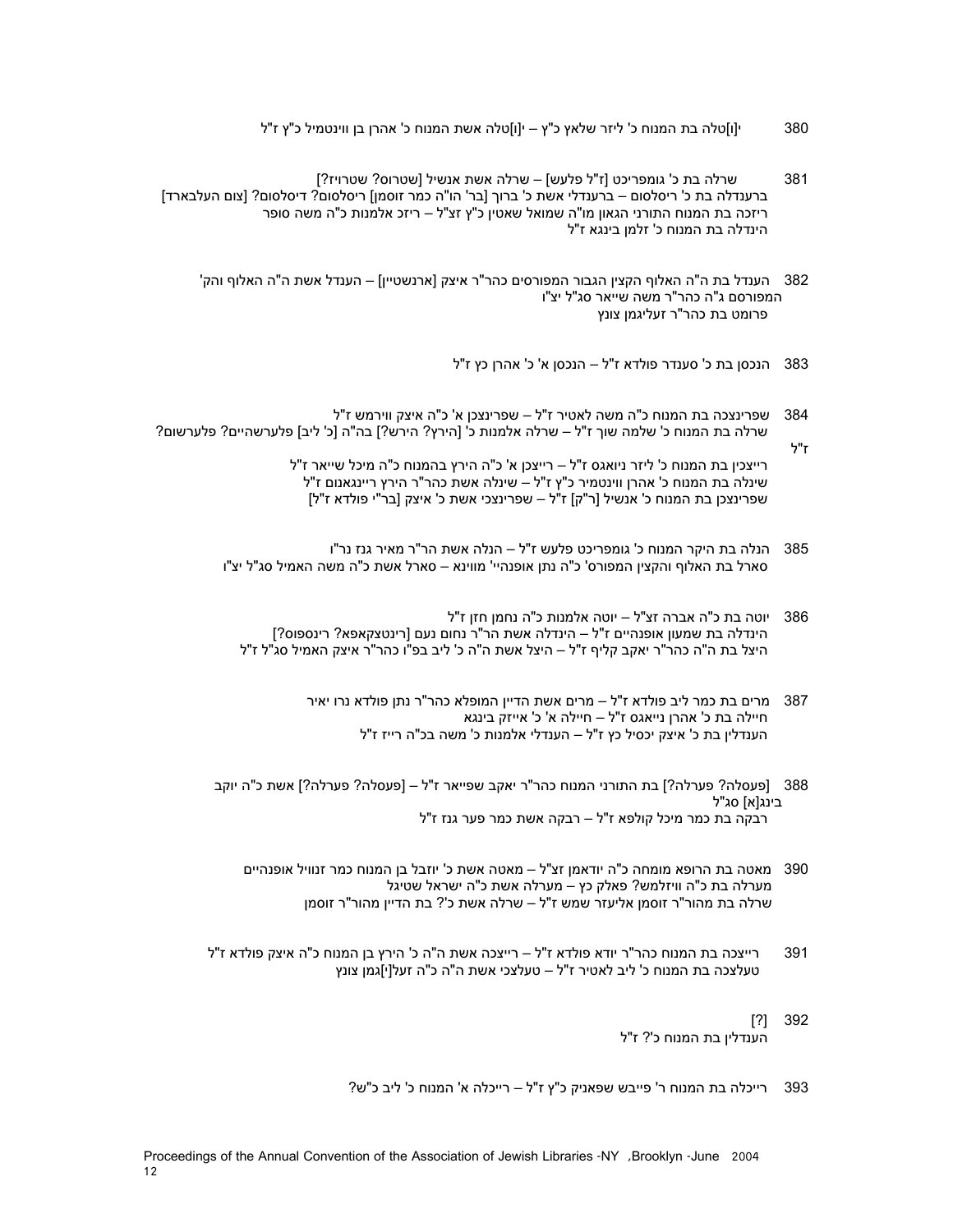- 394 שרה בת המנוח ה"ה כהר"ר משה זיכל ז"ל שרה אשת ה"ה כ' איצק בן המנוח כהר"ר הענלי שוסטר כ"ץ ז"ל
	- 395 שרלה בת המנוח כ' זלמן אדלר כ"ץ ז"ל שרלה אשת כ' מענדלה אדלר רעכלי בת המנוח כהר"ר זלמן כהן ז"ל – רעכלי אשת כ' שמואל בן ליב ש[ווארץ] ש[ילד] עדיל בת המנו' ה"ה כהר"ר וואלף האלי ז"ל מהמבורג – עדיל אשת ה"ה כהר"ר יואל האלי
		- 396 שארלה בת ה"ה כ' זלמן [?] ז"ל שרלה אשת הר"ר ליב בן כמר מיכל האמיל ז"ל
			- 397 ש[א]רלה בת כמר פער ר"ק ז"ל ש[א]רלה אשת כמר מענדלי ש[ווארץ] ש[ילד] שארלה בת ה"ה פ"ו מהור"ר אברהם וואהל זצ"ל – שארלה אשת הר"ר חיים בון מרים בת כ' ליב רייס – מרים אשת כ' הירץ פולדא פאגיל בת המנוח ממונה הקהלה כ' ליזר היידלבורג ז"ל – פאגיל אשת ליב עמדין
		- 398 בילה בת פ"ו המנוח כ"ה ליב האמיל סג"ל ז"ל בילה אשת כ' גומפיל [זאנקיוועהרט]
	- 399 בריינכה בת המנוח [פער דארום ז"ל] בריינכה אשת המנוח כ' אלחנן [קוסא? רינג?] פעפכה בת הקצין פ"ו כ' בענדיט שייאר סגל זצל – פעפכה אשת התורני המופלא מהו' אלי וואהל זצ"ל
- 400 פראדכה בת האלוף והקצין המפורסם פ"ו כמהור"ר יהודה [זעליגמן? זעליקמן?] כהן ז"ל מק"ק המבורג פראדכה אשת הדיין כהר"ר יעקב שמש יצ"ו
	- 401 בילה בת המנוח התורני כ"ה משה בילה אלמנות יודא סגל ז"ל
- 403 יוטכן בת המנוח כ' זלמן ז"ל מאמשטרד'[ם] יוטכן א' כ' פייכלמן שנאפיר שרלה בת המנוח הגאון הגדול המפורסם מהור"ר זצ"ל אב"ד ור"מ ק"ק פירדא – שרלה אשת הר"ר נתן בן המנוח כהר"ר מרדכי אדלר כ"ץ זצ"ל
	- 404 [הנלה? חנלה?] בת ה"ה כהר"ר הירץ בן פו"מ הר"ר רייס ז"ל [מהמבורג] [הנלה? חנלה?] אשת הר"ר [פלימו? פלימא?] אדלר כ"ץ
		- 405 טערצכה בת הר"ר פייבש כהן טערצכה אשת כהר"ר יודא קולפא
		- 406 שפרי[נצ]כן בת כ' זימלה עמדין שפרי[נצ]כן אשת כ' גרשון עמדין ז"ל גיטלה בת המנוח כ' יוקב שיף כ"ץ – גיטלה א' המנוח כהר"ר מיכאל פלערשהיים ז"ל גיטכן בת המנוח כ' זלמן האן ז"ל – גיטכן אשת ליב כ"ץ קאסיל [?]
			- 407 יאכט בת?
- רבקה גאלטי בת מו"ה אלי' ממזריט שדליטא הרבנית רבקה גאלטי אשת א' מו' הרב הגאון הגדול פ"נ קהילתינו אשר שמו נודע ונוסף בכל נפוצות יהודא וישראל כמוהר"ר אברם במ"ו מוהר"ר צבי הענדלי בת המנוח כ' הירץ שטיבל ז"ל – הענדלי אשת הירץ שטרויז כ"ץ
	- 408 מרים בת המנוח כ' אברהם ז"ל שרלה בת הקצין המפורסם כ"ה ברוך ווייל ז"ל מאוברענהיים איש חיל רב פעלים – שרלה אשת הו"ה המפורסם ג"ה כהר"ר בער קן ז"ל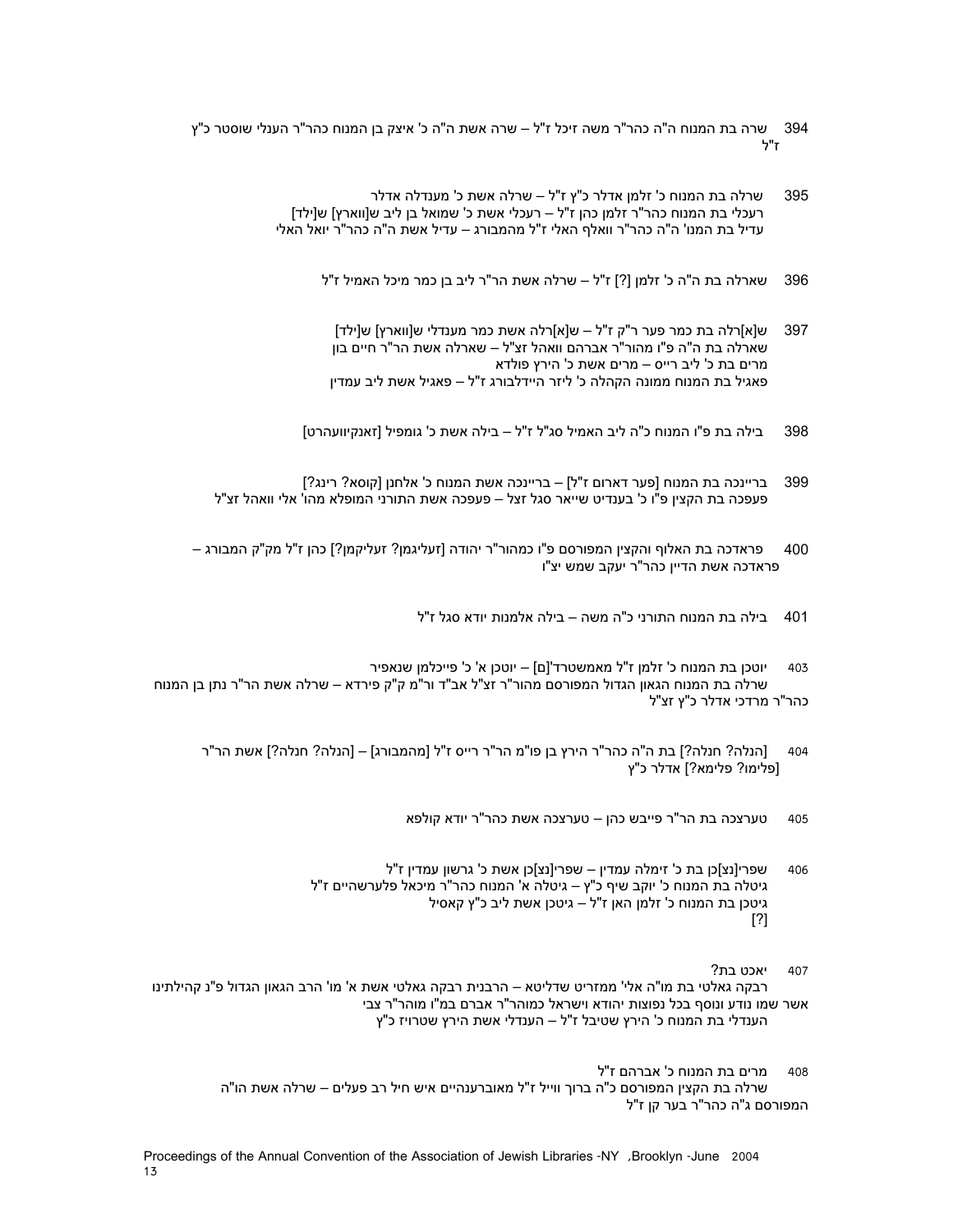- 409 שרלה בת ה"ה כ"ה אברה[ם] שרלה אשת ה"ה כ"ה משה רינה פעסיל בת התורני כהר"ר וואלשר? קראקא סג"ל מק"ק פיורדא – פעסל אשת הר"ר מענדלי בן התורני כהר"ר איצק
- 410 חוה בת ה"ה התורני הר"ר ליזר רידן ז"ל הרבנת מרת חוה אשת הרב הגדול מהור"ר אהרן שלאס נר"ו אב"ד ק"ק אוביבאך פעבלי בת המנוח כ' מאיר כהן – פעבלי אשת ליזר שינלה בת המנוח כ' אנשיל צונץ ז"ל – שינלה אשת פ"ו ה"ה כהר"ר מאיר וועלש [צום גולדנין האנין] גיטלה בת כהר"ר מרדכי דייץ ז"ל – גיטלה אשת הנעלה כ' אהרן מענץ כ"ץ
	- 412 שינכן בת המנוח התורני כהר"ר משה זיכל ז"ל שינכן אשת כהר"ר חיים מעלהויזין
	- 413 בלימכה בת מו"ה? האלוף זצ"ל אשת ר'? יענדלה בת המנוח כ' גומפריך טריר כ"ץ ז"ל – יענדלה אשת כ' ליזר בהמנו' כ' פייבש שלאס ז"ל
- 414 בילה בת האלוף התורני הקצין המפורסם פ"ו מוהר"ר פייבלמן קליף זצ"ל מק"ק אמשטרדם בילה אשת האלוף והקצין התורני פ"ו כהר"ר ליב קן ש"י במוהר"א קן זיכל
	- 415 ריזכה בת כ' טעבלי פלעש ז"ל
	- 416 מאטלה בת הישיש והזקן [מאיר שייאר] מאטלה אשת הו"ה כמר זעליג הז

```
417 פאגיל אשת הרבני מהור"ר אברם שטערן ז"ל : בת כ' אברהם גייגר : 
מענקלין ב"ה הו"ה המנוח כ"ה משה אורשיל ז"ל מק"ק העניא – מינקלין אשת המנוח כ' אייזק בה' 
                                                                             מאיר אורשיל ז"ל
```
- 418 בינלה בת המנוח הישיש והזקן כהר"ר שלמה מז ז"ל בינלה אשת היקר כ' טעבלי לאנדא סג"ל שרלה בת המנוח כ"ה יוקל שוא ז"ל – שרלה אשת כ' טעבלי שנאפיר סג"ל ז"ל אסתר בת כמר משה שפניור כ"ץ ז"ל – אסתר אשת כהר"ר צונץ בינג סג"ל
- 419 יענטלה בת כהר"ר שמואל יענטלה אשת כהר"ר אפרים בוך יאכט בת הו"ה פו"מ וג"ץ המפורסים כ"ה נחמן ראטרדם סג"ל מק"ק אמשטרדם – יאכט אשת ה"ה כהר"ר משה ריס[ו]לסהיים
	- [?] 420

 גוטלה בת המנוח כ"ה משה עמריך ז"ל מקליף בעלה ראשון שמשון הענא ז"ל מהמבורג זיווג שני לפי העשירון? בער אופנהיים ז"ל – גוטלה אשת ג"ה ר' בער אופנהיים ז"ל

- 421 שינכה בת פ"ו ר' אלי' רייס שינכה אשת הקצין ג"ץ ר' [בער? פער?] [קליף? קלוף?] יצ"ו זערכה בת כ' קיזר איטינגן – זערכה אשת ה"ה ר' זלמן בן המנוח מהור"ר משה פולדא ז"ל
	- 422 פרומט בת המנוח מ"ה כ' ליב בן משה רייז ז"ל פרומט אשת ר' נתן גאנז
		- 423 לאה בת המנוח כ' זלמן פפאן כ"ץ ז"ל לאה אשת כ' זלמן ליב ש"ש ז"ל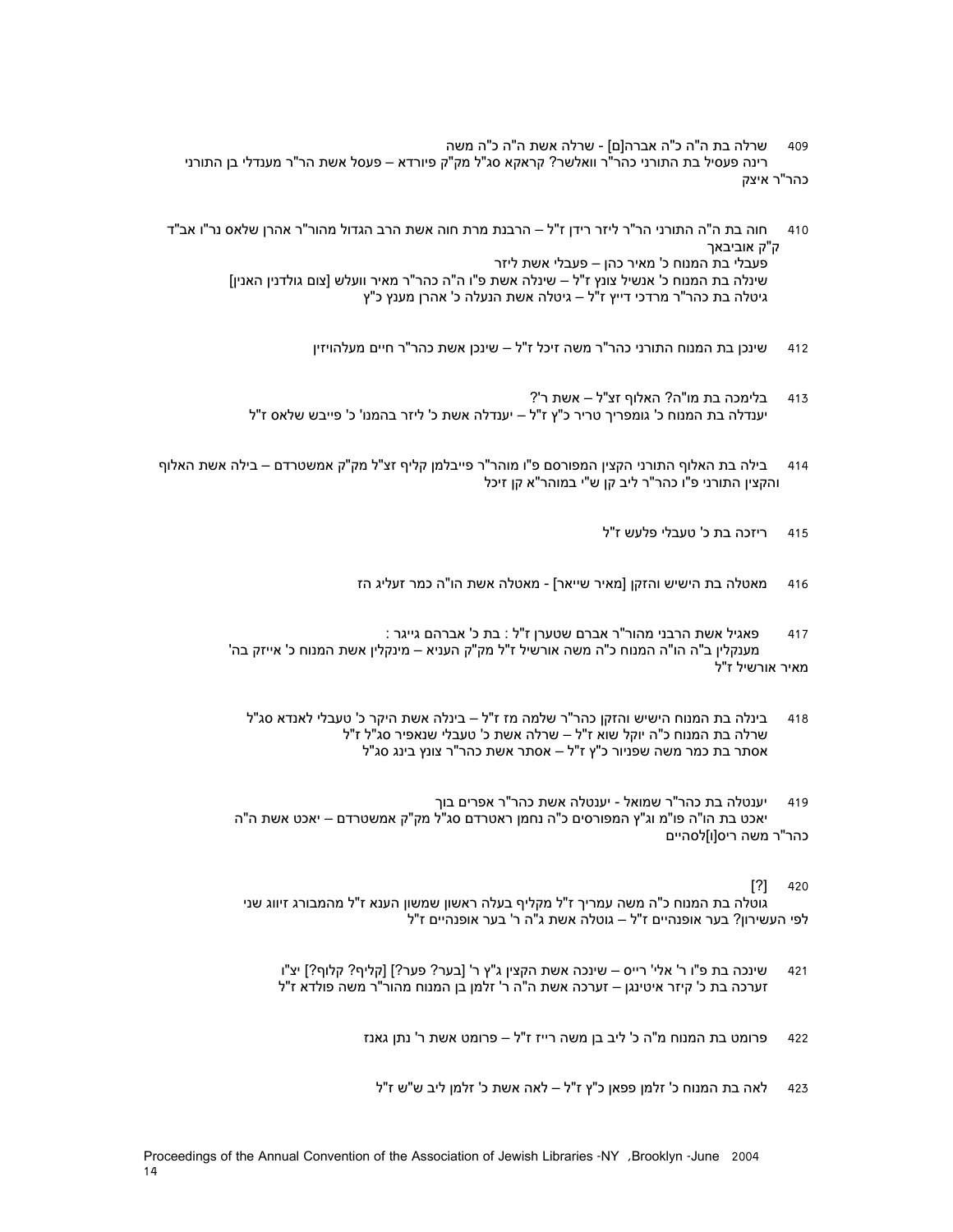- 424 בילכי בת ה"ה כהר"ר יעסיל כהן בילכי אשת ה"ה כהר"ר אברהם לאטיר הענדלי בת המנוח הנעלה כ'? – הענדלי אשת ה"ה ב' זלמן פאלק כ"ץ [יענטלה? יענדלה?] בת הקצין ג"ץ כ' שמואל קולפ[א] ז"ל – [יענטלה? יענדלה?] אשת הקצין ג"ץ כהר"ר פייבש [כהן? כ"ץ?] ממיץ יצ"ו
	- 425 העניל בת ה"ה התורני המופלג בתורה משה כ"ץ זצ"ל העניל אשת כ' מיכל שטערן כ"ץ
	- [?] 426 שינכה בת הקצין כ"ה הירץ כהן ז"ל מדרמשטט – שינכה אשת הקצין ג"ה כ' מאיר ה[י]י[ל]דלבורג [?]

#### **INSTITUTIONEN DER GEMEINDE**

#### **Männer**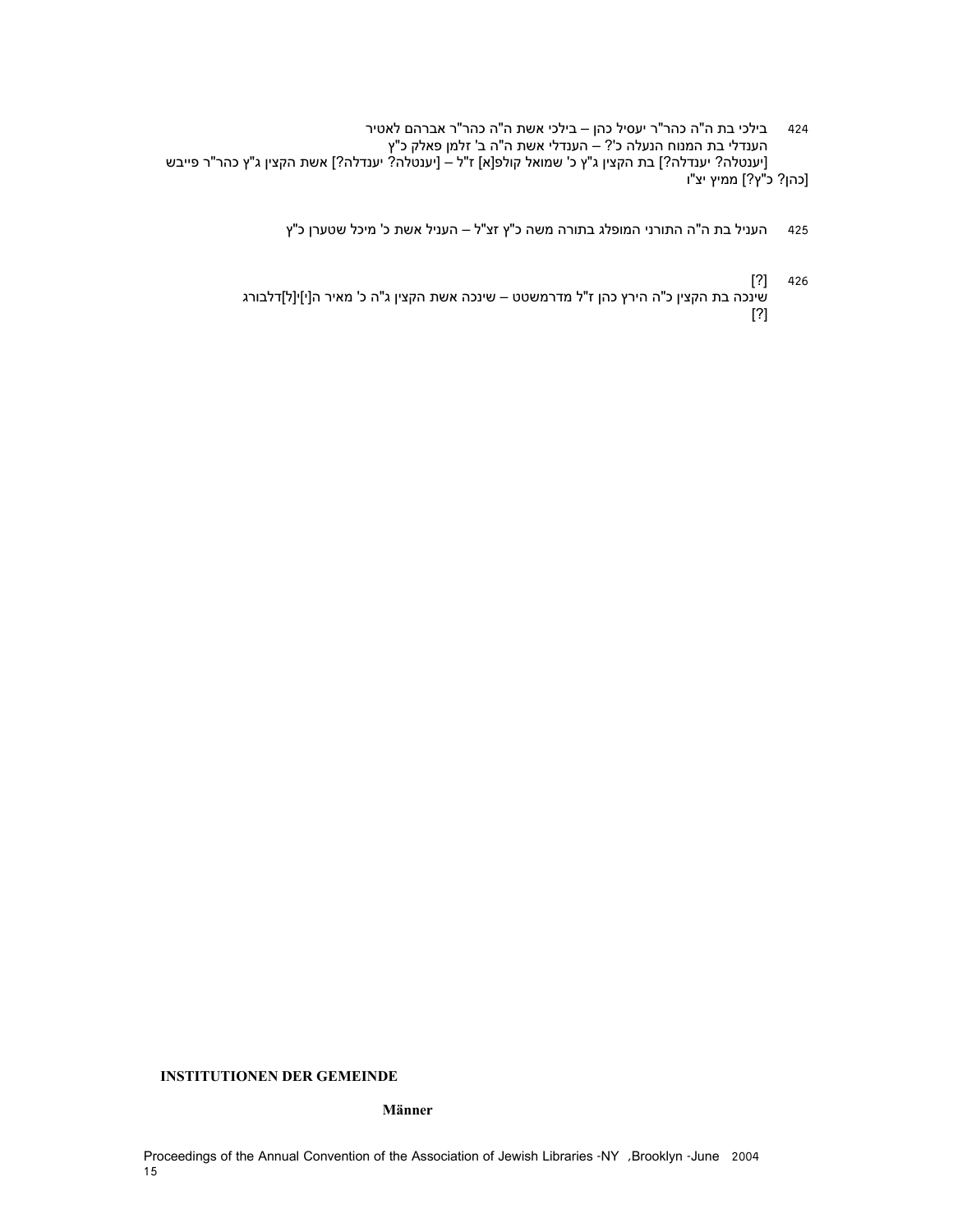*Synagoge* 

17. Jh.

החסיד הר"ר וייבלמן (שצ"ח) [S. 211] R. Feibelmann (1638) [S. 211] ישראל חזן (ת"ן) [S. 76f] [S. 76f] [1690] [S. 76f] [1690] [S. 76f]

#### 18. Jh.

Awraham Hahn (1711?) [S. 114a] (תע"א) (K. 114a .S.) אברהם הן (תע"א וקב שוועלים (תע"ב) (R. Jokew Schwelm (1712) [S. 114d]<br>מהור"ר ליב שנאפיר דיין (תע"ז) (תע"ז) (R. Löw Schnapper Dajjan (1717) [S. 133a] R. Löw Schnapper Dajjan (1717) [S. 133a] הר"ר שמואל ווינטמיל כץ (תפ"ח) [S. 175h] הר"ר שמואל ווינטמיל כץ (תפ"ח) יהושע רייבלמן (תצ"ח?) [S. 226f] . [1738 . [1738] Josua Reibelman (1738?) מהור"ר ליזר אופנ[ה]יים (תצ"ט) [S. 232b] [6] [1739] R. Lejser Oppen(h)eim (1739) משה טריר (תק"א) [S. 252e] . [1741 ...] [S. 252e] . [1741 ...] [S. 252e] . [1741 ...] . [18] ...] . [19] ...] . אברהם סופר (תק"ג) [S. 266a] . [all only alwraham Sofer (1743) מהור"ר וואלף פרידבורג (תק"ח) [S. 295e] [S. 295e] מהור"ר וואלף פרידבורג הר"ר משה פולדא (תק"ח) [S. 296c] . [1748 [1748] [S. 296c] . [1748] [S. 296c] . [1748] [S. 296c] . [17] . [17]  $\sigma$ Ahron Windmühl(e) (1750) [S. 312e] אהרן ווינטמיהל (תק"י) ליזר הוציק (תקי"ג) [S. 330a] . [1753] [S. 330a] . [1753] [S. 330a] . [1753] [S. 330a] . [1753] [Egser Hotzik ( R. Meir Kassel SeGaL (1756?) [S. 345b] מאיר קאסיל סג"ל (תקט"ו?) מוהר"ר פייבש דייץ (תקי"ח) [S. 358a] . [a] [asseh Deutz (1758 [S. 358a] שמעון טריר כ"ץ (תק"ך) [S. 377d] . [5. 377d] . [1760 . [1760 ] [S. 377d] . [1760 ] . [1760 ] . [1760 ] . [1760 ר מוהר"ר משה שווארץ שילד (תקכ"ב) [S. 394d] [G394 .Schwarzschild (1762) Gdalja(h) Rofe (1764) [S. 437a] (ד"תקכ (רופא' גדלי משה אופנהיים (תקכ"ד) [S. 408b] [S. 408b] [1764] Mosche Oppenheim (1764) מהור"ר פער אדלר כץ (תקכ"ז) [S. 429a] . [1767] R. Peer Adler KaZ (1767) שלמה זלמן (תקכ"ז) [S. 432a] . [1767] . [1767] . [1767] Schlomo Salman (1767) מאיר אופנהיים (תקס"ח) [S. 837a] . [a837a] . [assum oppenheim (1768) זלמן שנאפיר (תקכ"ט) [c443 .S) [1769 (Schnapper Salman  $M$ ardechai Flörsheim (1769) [S. 448a] [31769] (מקכ"ט) [1769 (Flörsheim Mordechai Flörsheim ( הירץ צונץ (תקל"א) [b461 .S) [1771 (Zunz Hirz הירץ קולפא (תקל"א) [S. 462c] . [S. 462c] . [1771] [S. 462c] .  $\Delta$ Ahron Mainz (1774) [S. 492 c]  $\Delta$ אהרן מענץ (תקל"ד) R. Peer Dach (1778) [S. 522b] (ח"תקל (דק פער  $L$ öb Reiss (1778) [S. 517a]  $(1778)$   $[5.517a]$ הר"ר הירץ שיף כ"ץ (תקל"ט) [S. 527a] . הר"ר הירץ שיף כ"ץ (תקל"ט) הירץ וואל (תק"מ) [S. 533a] ... [1780] [S. 533a] משה ר"ק (תקמ"ד) [S. 584a] . [S. 584a] [andsKopf (1784) [S. 584a] Awraham Izchak Jaakow Schammes (1785) [S. 588b] Awraham Gans (1786) [S. 605a] **[accel] Awraham Gans (1786 (Gans Awraham Gans Awraham Cans Awraham Constant)** 

אברהם יצחק יעקב שמש (תקמ"ה) מאיר טריר (תקמ"ו) [S. 603a] . [1786] [S. 603a] מרדכי שווארץ שילד (תקמ"ו) [S. 607a] [3786 Mordechai Schwarzschild (1786) יוסף טויב (תקמ"ז) [S. 616b] [S. 616b] [1787 (תקמ"ז) מענדלי לילג (תקמ"ט) [S. 632a] . [1789] [S. 632a] הירץ אופנהיים (תקמ"ט) [S. 629a] . [5.629a] . [1789] [S. 629a] יוזל גנז (תק"ן) [S. 637b] ... [dosel Gans (1790) [S. 637b]  $J$ Ullma(n) (1791) [S. 645b] (אולמא (תקנ"א) (אולמא (תקנ"א) כהר"ר יוזפא טריר כ"ץ (תקנ"ד) [S. 672c] [S. 672c] [Cn] [1794 (R. Juspa Trier KaZ (1794) מהור"ר חיים גונדרשהיים (תקנ"ה) [S. 698b] . [1795] R. Chaim Gundersheim (1795) שמעון קאסיל סגל (תקנ"ח) [a734 .S) [1798 (SeGaL Kassel Schimon מוהר"ר מרדכי מאז (תקנ"ט) [S. 742a] [S. 742a] [1799 (תקנ"ט) . משה רינצקאפף (תקנ"ט) [b746 .S) [1799 (Rindskopf Mosche

Proceedings of the Annual Convention of the Association of Jewish Libraries -NY ,Brooklyn -June 2004

*אידיאלים וערכים של נשים וגברים*

16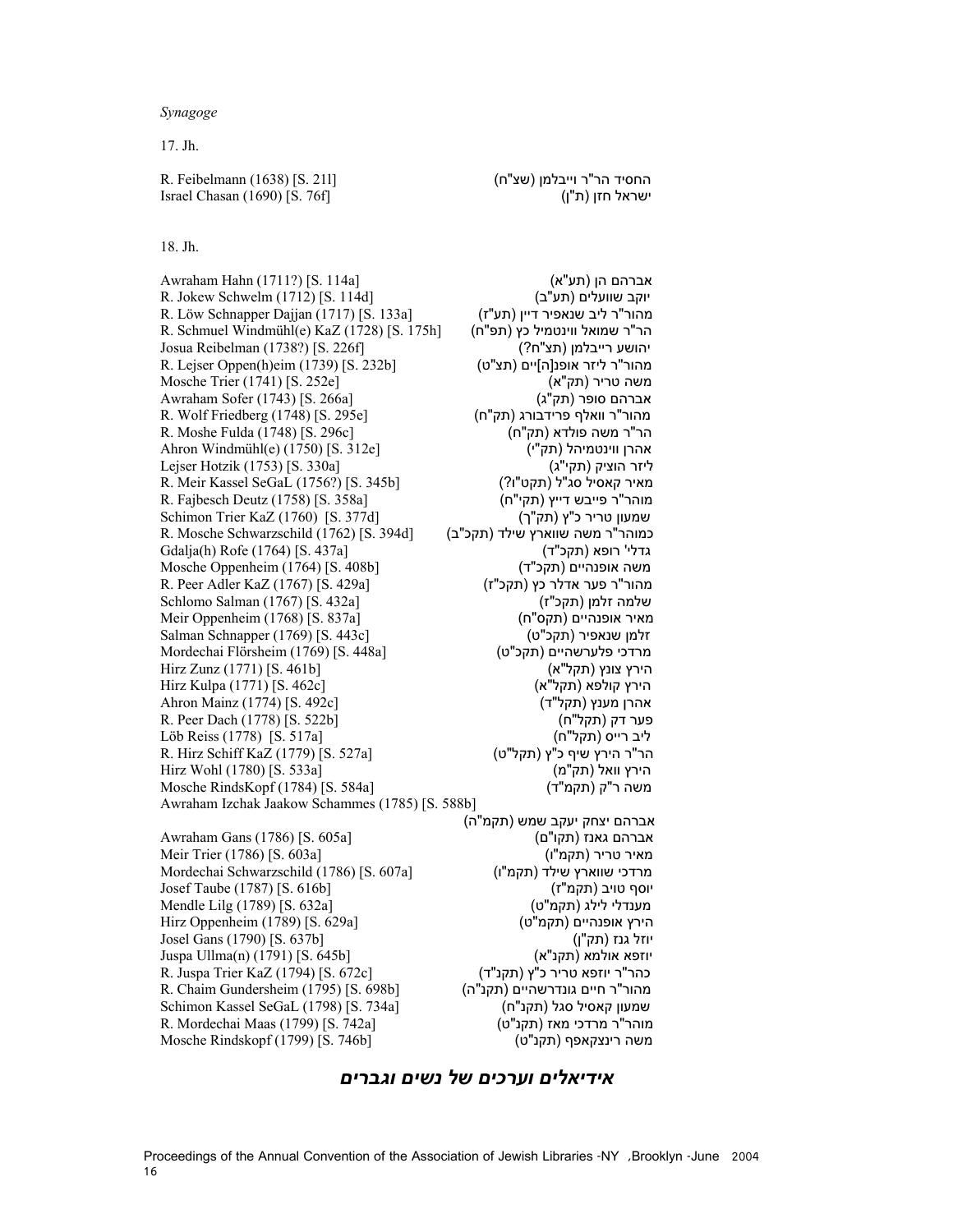עבור ש –

נושאת ונותנת באמונה מו"מ הית[ה] באמונה [ע' 69] [וגן] [ו]עוסק[ת] [ב]מו"מ באמונה [ע' ,160 ,195 ,253 ,265 ,276 349 ] [.....] במו"מ באמונה ובעבודה קשה [ע' 190] יומם לא שקטה מלעסוק במשא ומתן באמונה [ע' 198] בכל עסקיה עוסקת כותרת ה' היו מאהביה [ע' 222] משאה ומתנה הי[ה] באמונה בלי שום עולה [.....] [ע' 231] משאה ומתנה הי[ה] באמונה בלי שום עולה [ע' 231] וכל עסקי שלה תמיד [ .....] [ע' 256] ותמיד היתה נושא[ת] ונותנ[ת] באמונה [ע' 374] מסוגלת היתה במו"מ ועוסקת בהן באמונה [ע' 378] גם צדקתה וחכמתה עמדה לה להיות נושאת ונותנת באמונתות [ע' 428] התמיד ועוסקת במו"מ באמונה כאיש ישר ונאמן [ע' 432] ועסקה במשא ובמתן באמונה [ע' 463] גם [?] וגם היתה עוסקת במו"מ באמונה [ע' 467] גם היתה עוסקת במו"מ באמונה וצדקה בכל [.....] [ע' 477] והיתה מתיגעת במו"מ להקל מבעלה ובני [ .....] [ע' 491] ונושאות ונותנות באמונה [ע' 498] נושאת ונותנת באמונתי[ה] [ע' 503] נושאת ונותנת באמונה [ע' 503] [... ] במשא ומתן באמונה [ע' 541]<br>ובערב היא באה ובבוקר היא שבה לעסוק במו"מ באומן אמונים / מנעוריה עד ימי אחריתה [... ] [ע' 554] וכל עסקי עשתה באמונה [ע' 578] ואף לאחר מיתת בעלה ז"ל היתה מתעסקת במו"מ באמונה [ע' 578] [ו] [גם היתה] עוסקת במשא ומתן באמונה [ע' ,586 928] ובימי נעורי' היתה עוסקת במו"מ באמון [?] עם כל אדם [ע' 593] לאהוב [?] שלום ולרדוף שלום הי' לבה תמיד הומה עם יגיעות יגעה במו"מ בעלה [...] נסתרה הינה [ע' 660] עוסקת במו"מ באמונה [ע' 662] [ו] הי[תה] עוסקת במו"מ באמונה [ע' ,671 ,745 867 ] ולבסוף ימיה היתה משכמת [?] ומייגעת עצמה בחמתה [?] מבוקר ועד ערב בעסקי משא ומתן כדי להחיות נפשה ולהטריף לחם חקה כדי [ ...] ליהנות עוד מבשר ודם [ע' 755] גם טורחת ועוסקת בענייני מו"מ של בעלה [...] עשתה ותמכור וגי [?] [ע' 806] גם הטריחה את עצמה בעזר וסמך וסעד בעניינא התהפכות מו"מ למען היות בעלה יותר פנוי ושוקד על התורה והעבודה / ואת הכל עשתה באהבה וחיבה וברוח נמוכה בלי גאון וגאוה [ע' 808] גם הטריחה את עצמה [?] בעזר וסמך וסעד בעניינא הונה [ ...] מו"מ [ע' 809] גם בעניני מו"מ עסוקה באמונה [ע' 814]<br>גברתנית הן בעסקי ביתה [...] בעסקי משא ומתן כדי להחיות את נפשה ולהביא טרף ומזון לביתה [ע' 814] [גם] [וגם] עסקה במו"מ באמונה [ע' ,816 ,821 ,848 866 ] ןעד שהגיעת לתשעים שנה / עסקה במו"מ באמונה [ע' 816] היתה מידעת [?] במו"מ להיות עזר לבעלה ז"ל כל ימי נעורי [ע' 819] כפה פרשה לעני במתונה הגונה עם עסקה במו"מ באמונה [ע' 823] עזרה לבעלה בהתעסקות מו"מ באמונה [ע' 828] והיתה סניף לבעלה וטורחת את עצמה ביגיעה גדולה בעסקי מו"מ של בעלה כדי להקל מעליו המשא ושיכול להגות בתורה [ע' 863] גם היתה עוסקה במו"מ לילה כיום יאיר לה לסייע לבעלה לפרנסת אנשי ביתו [ע' 864] והטריחה את עצמה להיות לעזר ולהועיל לבעלה ז"ל ולבניה במשא ומתן שלהם [ע' 867]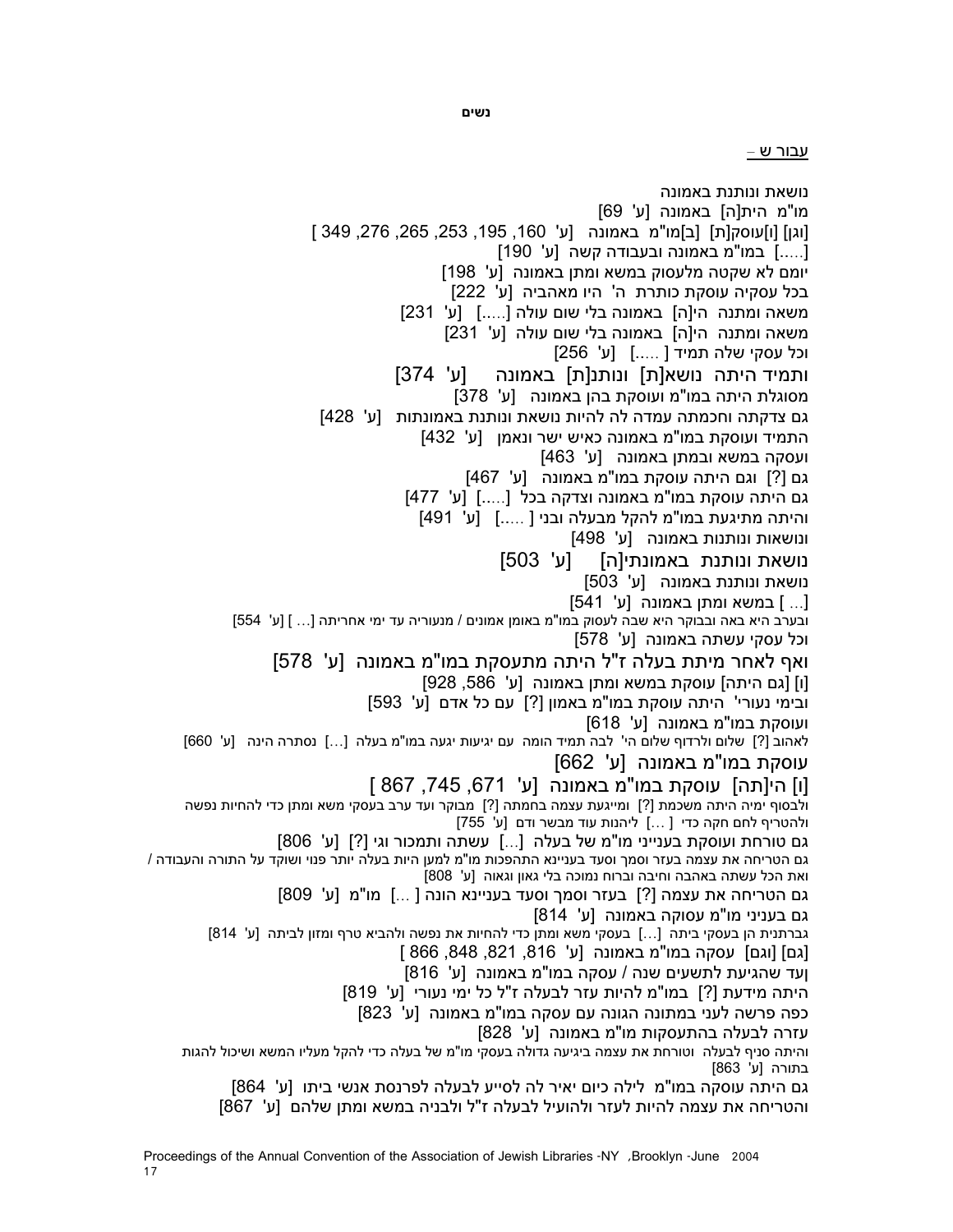ויגע את עצמה שחר ונשף בעסקי מו"מ שלה והיתה נזהרה בהן צדק במידה במשקל ובמשורה [ע' 879] זכרה לה אלקים כשרון מפעלותיה . פעולת בנות [...] האלקים אשר מעת היותה שמה נפשה בכפה והיתה נושאת ונותנת באמונה לפרנס את ביתה . ולהדריך בניה לתורה וליראה [ע' 880]

והיתה מיגעת א"ע במו"מ להיות סעד וסמך לבעלה ולבניה [ע' 883]<br>טרחה והשתדלה לאחר מות בעלה לישא וליתן ולהנות מיגיע כפה ולגדלת את זרעה בדרך הישר [ע' 892]

והיתה עוסקת במו"מ באמונה ובהשגחה פרטיות לטובת בניה ובני ביתה [ע' 892]

וטרחה עצמה בעסקי מו"מ של בעלה ז"ל [ע' 920]

עסקה במו"מ להביא טרף לבעלה ולפרנס אותו בכבוד [ע' 921]

[...] ביתה והן בעסקי משא ומתן כדי להקל עול פרנסה מעל בעלה ולהיות יותר פנוי ושוקד על התורה והעבודה ואת הכל עשתה ברוח נמוכה בלי גאון וגאוה [ע' 921]

עסקה במשא ומתן באמונה . והיתה נזהרת סבין [?] ואיפה צדק במדה במשקל ובמשורה [ע' 922]

גם היתה עוסקת במשא ומתן באמונה לילה כיום יאיר לה לסייע לבעלה בהשגחה פרטיות לטובת בניה ובני ביתה [ע' [932

והיתה סניף לבעלה וטרחת את עצמה במו"מ ביגיעה גדולה לילה כיום יאיר לה לסייעו לפרנסת אנשי ביתו [ע' 938] חגרה בעוז מתניה ותאמץ זרועיה לסייע בעסקי מו"מ של אביה [ע' 938]

טרחה ויגעה כל ימיה בעסקי מו"מ לפרנס בניה ובני ביתה [ע' 940]

התאמצה מאד מאד בעסקי מו"מ של בעלה ובעסקי צרכי ביתה להיות הכל בכשרון מעשים [ע' 941]

התעסקה מאוד בעסקי מו"מ להקל את בעלה ולפרנס בניה ובני ביתה [ע' 942]

גם היתה עזר לבעלה בעסקי מו"מ שלו [ע' 944]

[...] בעלה עסקה במו"מ להקל אותו [ע' 961]

השתדלה ועסקה במו"מ בעיון ובהשגחה מעולה לטובת בניה [ע' 961]

והתאמצה מאוד בעסקי מו"מ להביא טרף לביתה כדי להחיות את בניה ובני ביתה [ע' 967] והיתה סניף לבעלה בכל מילי [ע' 975]

היתה משכלת בכל מילי וגם בעסקי משא ומתן בעלה [ע' 987]

התאמצה לעסוק במשא ומתן להביא טרף לביתה ולהקיל את בעלה בימי חיותו [ע' 988]

והתאמצה מאוד בעסקי מו"מ להביא טרף לביתה ולהתפרנס בניה ובני ביתה [ע' 988]

וגם עסקה במו"מ להקל עול פרנסה מעל בעלה ולפרנס את בניה ובני ביתה [ע' 989]

ועסקה במו"מ לטובת בניה [ע' 993]<br>היתה תמיד טרודה להיות לעזר לבעלה בעסקי משא ומתן והיתה נזהרה […] צדק במדה במשקל ובמשורה [ע' 995] התעסקה מאוד מאוד במשא ומתן להחיות את בניה ובני ביתה [ע' 996]

ועסקה במו"מ לפרנס בניה [ע' 997]

שחר ונשף עסקה במשא ומתן להקל עול בעלה [ע' 999]

ועסקה תמיד במו"מ להקל עול בעלה [ע' 1004]

ובחי' בעלה הי' סניף לו בעסקי מו"מ להקל מעליו המשא לפרנסת [?] ביתו . עד הגדילו בניה וסחרו בארץ והצליחו ועשו פרי [ע' 1015]

וחן בשפתותיה הוצק במשא ומתן כדי להקל מעל בעלה עול טרדת פרנסה ולעסוק בהתמדה יתירה בתורה כידוע לכל בני קהלתינו [ע' 1030]

טרחה ויגעה במו"מ כל ימי חי' בעלה וגם לאחר מותו באמונה עד שגדלה והצליחה ועשתה פרי לטובת בניה ובני ביתה [ע' 1032]

גם היתה עוסקת במו"מ להקל עול בעלה [ע' 1034]

והתעסקה במשא ומתן בכל כחה להקל עול פרנסת אמה [?] עם בני ביתה [ע' 1041]

| <b>Seite</b> | Jahr               |  | Männer Frauen Unbekannt | Seite | Jahr             |  | Männer Frauen Unbekann |
|--------------|--------------------|--|-------------------------|-------|------------------|--|------------------------|
|              | 3 (1761) א"תקכ 380 |  |                         |       | (1763) ג"תקכ 402 |  |                        |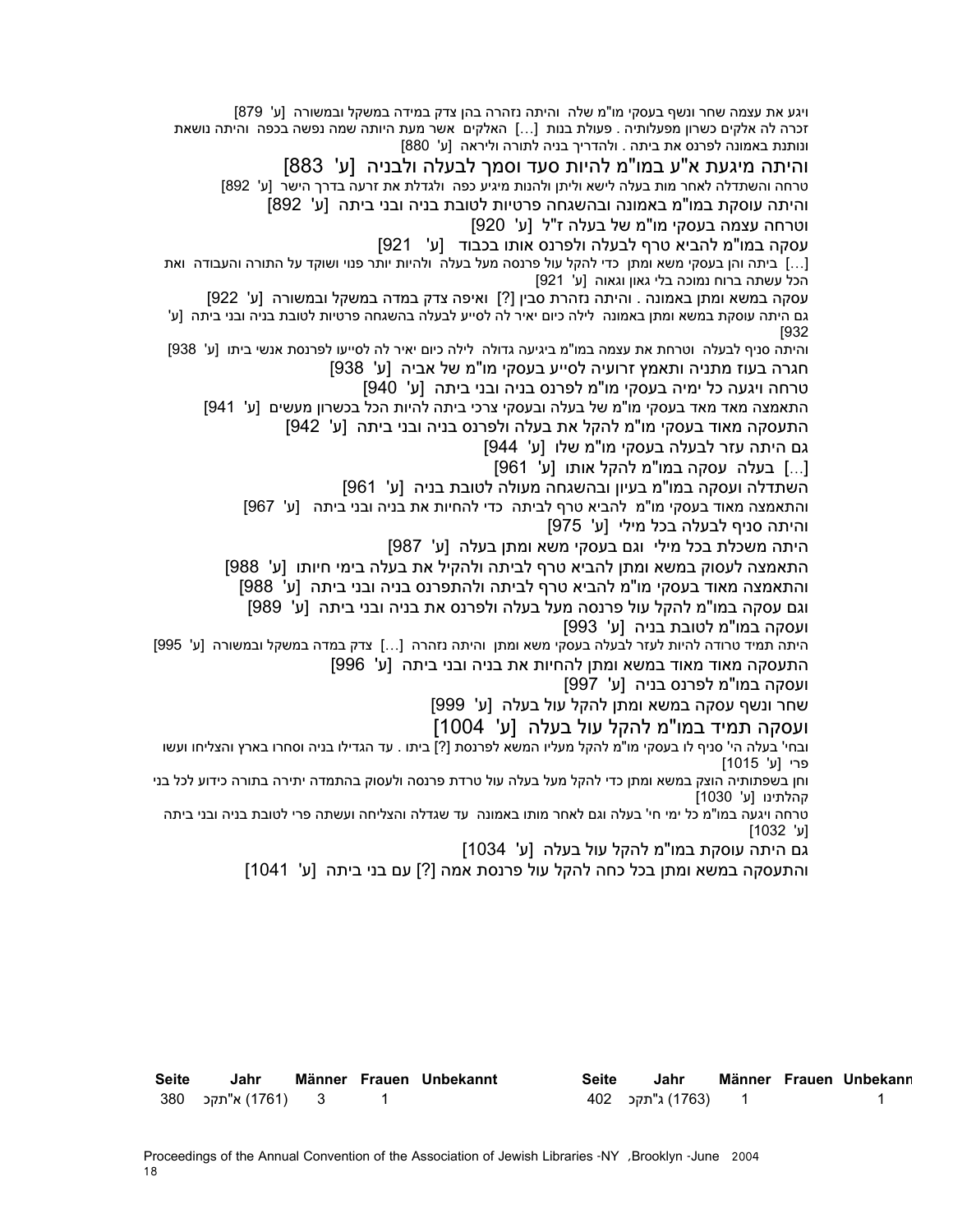| 381 | (1722) ב"תפ  | 1 |                         |                | 403 | ט"תקי") ט     |                         |                         |   |
|-----|--------------|---|-------------------------|----------------|-----|---------------|-------------------------|-------------------------|---|
|     | א"תצ) א"ת    | 1 |                         |                |     | (1763) ג"תקכ  | 1                       | 1                       |   |
|     | א"תקכ) א"ת   |   | 3                       | $\overline{c}$ | 404 | (1764) ד"תקכ  | 2                       | 1                       |   |
| 382 | א"תקכ) א"ת   | 1 | 2                       |                | 405 | ט"תקי") ט     | 1                       |                         |   |
| 383 | א"תקכ (1761) | 4 | 1                       |                |     | (1764) ד"תקכ  | 1                       | 1                       |   |
| 384 | א"תקכ) א"ת   | 1 | 5                       |                | 406 | (1756) ז"תקט  |                         | 1                       |   |
| 385 | א"תקכ) א"    | 1 | 2                       |                |     | (1763) ג"תקכ  |                         | 1                       |   |
| 386 | א"תקכ (1761) | 3 | 3                       |                |     | (1764) ד"תקכ  | 1                       | $\overline{2}$          |   |
| 387 | (1726) ו"תפ  | 1 |                         |                | 407 | (1764) ד"תקכ  | 2                       | 3                       |   |
|     | (1741) א"תק  | 1 | 1                       |                | 408 | (1764) ד"תקכ  | 3                       | $\mathbf 2$             |   |
|     | (1760) ך"תק  |   | 1                       |                | 409 | (1764) ד"תקכ  | 3                       | $\overline{\mathbf{c}}$ |   |
|     | (1762) ב"תקכ | 1 | 1                       |                | 410 | (1758) ח"תקי  |                         | $\overline{c}$          |   |
| 388 | (1761) א"תקכ |   | 1                       |                |     | (1764) ד"תקכ  | 1                       | $\overline{2}$          |   |
|     | (1762) ב"תקכ | 1 | 1                       |                | 411 | (1765) ה"תקכ  | 2                       |                         |   |
| 389 | ב"תקכ") ב    | 2 |                         |                | 412 | (1765) ה"תקכ  | $\overline{\mathbf{c}}$ | 1                       | 2 |
| 390 | (1741) א"תק  | 1 | 1                       |                | 413 | ט"תקי" (1759) | 1                       |                         |   |
|     | (1762) ב"תקכ | 1 | 2                       |                |     | (1765) ה"תקכ  | 2                       | $\overline{\mathbf{c}}$ | 3 |
| 391 | (1762) ב"תקכ | 3 | 2                       |                | 414 | (1765) ה"תקכ  |                         | 2                       | 1 |
| 392 | (1762) ב"תקכ | 3 | $\overline{\mathbf{c}}$ |                | 415 | (1765) ה"תקכ  | $\overline{\mathbf{c}}$ | 1                       |   |
| 393 | (1762) ב"תקכ | 2 | 1                       | 1              | 416 | (1765) ה"תקכ  |                         | 1                       |   |
| 394 | (1762) ב"תקכ | 3 | 1                       |                |     | (1766) ו"תקכ  | 1                       |                         |   |
| 395 | (1737) ז"תצ  |   | 1                       |                | 417 | ו"תקכ" (1766) | 1                       | $\mathbf 2$             |   |
|     | א"תקי (1751) | 1 |                         |                | 418 | (1766) ו"תקכ  |                         | 3                       |   |
|     | ט"תקי") ט    | 1 |                         |                | 419 | (1766) ו"תקכ  | 1                       | $\overline{\mathbf{c}}$ |   |
|     | (1762) ב"תקכ |   | $\boldsymbol{2}$        | 2              | 420 | (1766) ו"קכת  |                         | $\overline{2}$          | 2 |
| 396 | (1762) ב"תקכ | 1 | 1                       | 1              | 421 | (1766) ו"תקכ  | 3                       | $\overline{\mathbf{c}}$ |   |
|     | (1763) ג"תקכ | 1 |                         |                | 422 | (1766) ו"תקכ  | 2                       | 1                       |   |
| 397 | (1762) ב"תקכ |   | $\boldsymbol{2}$        |                | 423 | (1766) ו"תקכ  | 1                       | 1                       |   |
|     | (1763) ג"תקכ | 1 | 3                       |                | 424 | ו"תקכ) ו"תקכ  | 1                       | $\overline{2}$          |   |
| 398 | (1763) ג"תקכ | 2 | 1                       | 3              |     | (1767) ז"תקכ  |                         | 1                       |   |
| 399 | (1763) ג"תקכ | 1 | 2                       |                | 425 | (1767) ז"תקכ  | 1                       | 1                       |   |
| 400 | (1763) ג"תקכ |   | 1                       | 1              | 426 | (1766) ו"תקכ  | 1                       |                         |   |
| 401 | (1763) ג"תקכ | 3 | 1                       |                |     | (1767) ז"תקכ  | 1                       | 3                       |   |

**'עמ שם הבית**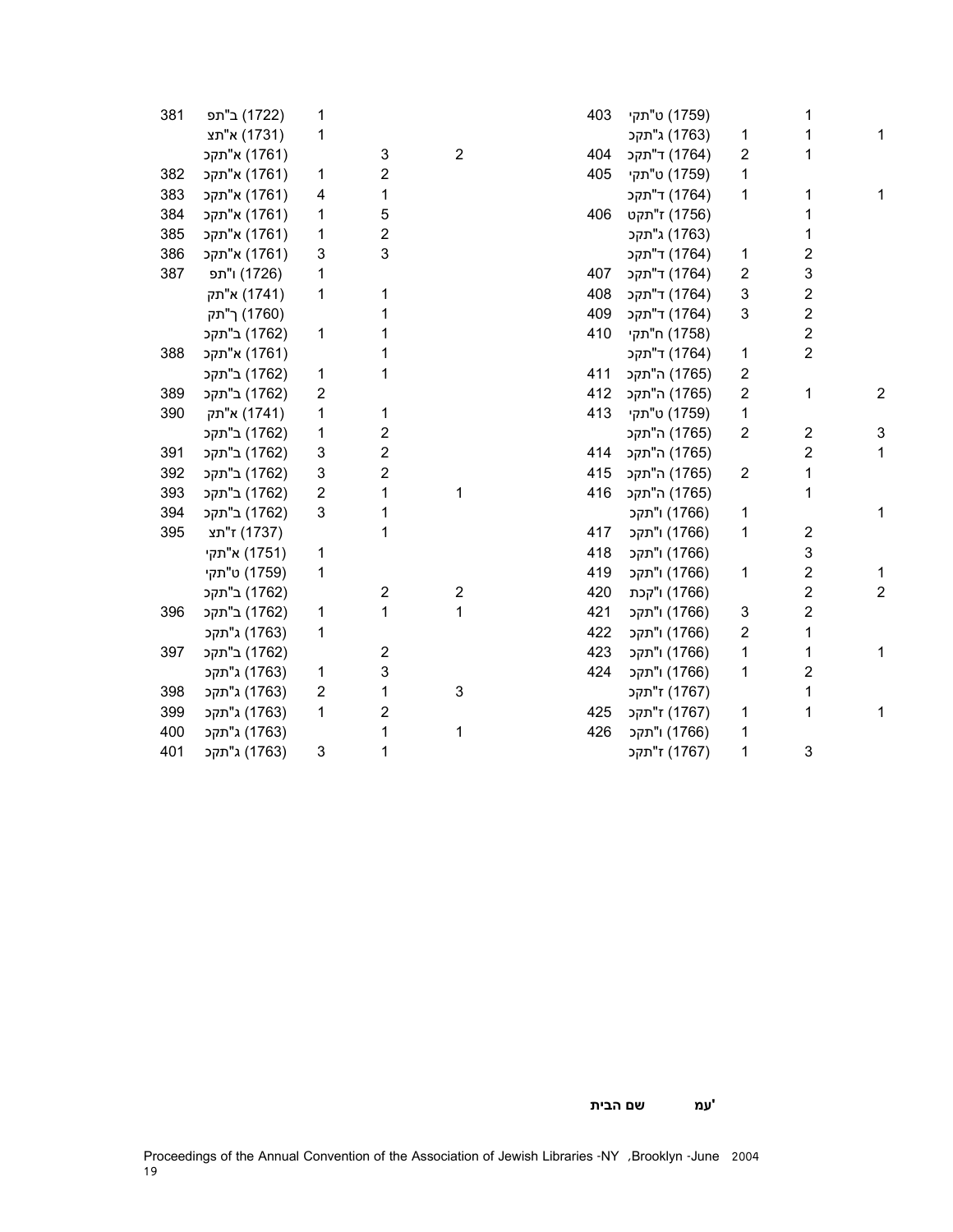|                   |                     |                                   | צום?                                   | 39  |
|-------------------|---------------------|-----------------------------------|----------------------------------------|-----|
|                   |                     |                                   | צום וייזן מעכט                         | 45  |
|                   |                     |                                   | צום ווישן שפיגל                        | 46  |
|                   |                     |                                   | צום גולטין פאס                         | 47  |
|                   |                     |                                   | צום ווישן ליבר                         | 49  |
|                   |                     |                                   | ליבן ?צום הינטר וויישן ין הוטצום גולד, | 52  |
|                   |                     | צום ואלקין                        | צום מאז,                               | 53  |
|                   | צור ביקסין          | צור געלבין ראס,                   | צום שווארצין ליבן,                     | 54  |
|                   |                     |                                   | צור הלבי סתן?                          | 55  |
|                   |                     |                                   | פ ארטין"צור פ                          | 57  |
|                   |                     |                                   | צום?                                   | 58  |
|                   |                     | צור זילבר קרון                    | צום רוטין האנין,                       | 60  |
| צור גרין שילד     | צור גולדין קאן,     | צום קרוג,                         | עק צום נריזין,                         | 61  |
|                   |                     | צום האלבר בוים                    | צו גולדין אבין?,                       | 63  |
|                   |                     |                                   | צום איין האתן                          | 64  |
|                   |                     | צום שווארצין                      | צום טרעכטר,                            | 65  |
|                   |                     | צום ואלקין                        | צו הון אייזן,                          | 66  |
|                   |                     |                                   | צום וויישן אקסין                       | 67  |
|                   |                     |                                   | צור בלומין                             | 68  |
|                   | מפפיל(א) צום גולדין | צום גולדין,                       | צור גולדין צסע?,                       | 69  |
|                   |                     | צום בוקסבוים                      | צום גולדין שטרוס,                      | 70  |
| צום גרינן ליבן,   | צום הינדר פפאן,     | צור לייכט,                        | צור שטט גינצבורג,                      | 71  |
| צור גולדין האג    | צום שווארצין בערן,  | צום גולדין פאס,                   | צום רוטין הירשין,                      | 72  |
|                   |                     | צום וויישן                        | צום וויין היבר,                        | 73  |
| צום לוקסין        | צום וועטר,          | צום גולדין בערנן,                 | צום גולדין גריין,                      | 74  |
|                   |                     |                                   | צו גולדין פיש                          | 75  |
|                   |                     |                                   | צום וויישן שוואנין                     | 76  |
|                   | טור ?צור וויילי     | צום גולד,                         | צום נוסבוים,                           | 77  |
|                   |                     | בוים ?צום בורין                   | צור וויישן לאטור,                      | 78  |
|                   |                     | צום ווילכן מתן                    | צום געלבן,                             | 79  |
|                   |                     | צור גרינין טירין                  | צום שווארצין ליבר,                     | 80  |
|                   | צו גולדין           | צום גולדין אדליר,                 | צום ארין ליבן,                         | 81  |
|                   |                     | צור גרינן                         | ן מאןצום האלב,                         | 82  |
|                   | צום גראנין          | צום רייפן בורג,                   | צום שווארצין רופפין,                   | 83  |
| צום שפרענג ברונין | צום בונטין ליבן,    | צום וויישן טארין,                 | צור אמפ פיל,                           | 84  |
|                   |                     | צום גאלד שטיין                    | צור אמפפיל,                            | 85  |
|                   |                     | צום גולדין                        | צום רעגנסבורג,                         | 86  |
|                   |                     |                                   | צור בונטין קניש?                       | 88  |
|                   |                     |                                   | צום גאלד שטיין                         | 89  |
|                   | פ"צור פ             | ר פאדר שוליןצו,                   | צום נוס בוים,                          | 90  |
| צור זיכל          | צור וויישי ראדין,   | צום פריילכן מאן,                  | צו גולדין מער,                         | 92  |
|                   |                     | צום קאמעל                         | צום לוקסין,                            | 93  |
|                   | צום ווישן שפיגיל    | צום שפאיפור,                      | צום אמשיל?,                            | 94  |
| צור שייאר         | צור גולדן ברוק,     | צום בונטין ליבין,                 | צום שוך,                               | 95  |
|                   |                     |                                   | צום געלן רינג                          | 96  |
|                   |                     | סצור רי                           | צום גולדין שטרויס                      | 97  |
| צור פיקס          |                     | קנאפש ?צום בימים,צור גולדין וואג, | צום שווארצין רינג                      | 98  |
|                   |                     |                                   | צום געלטין הירש                        | 99  |
|                   |                     |                                   | צום וויישן טארין                       | 100 |
|                   | צום רוטין זיכן      | צום וויישן שוואישן,               | צום גולדין,                            | 101 |
|                   |                     | צום רוטין הוט                     | צור וואשן?,                            | 102 |